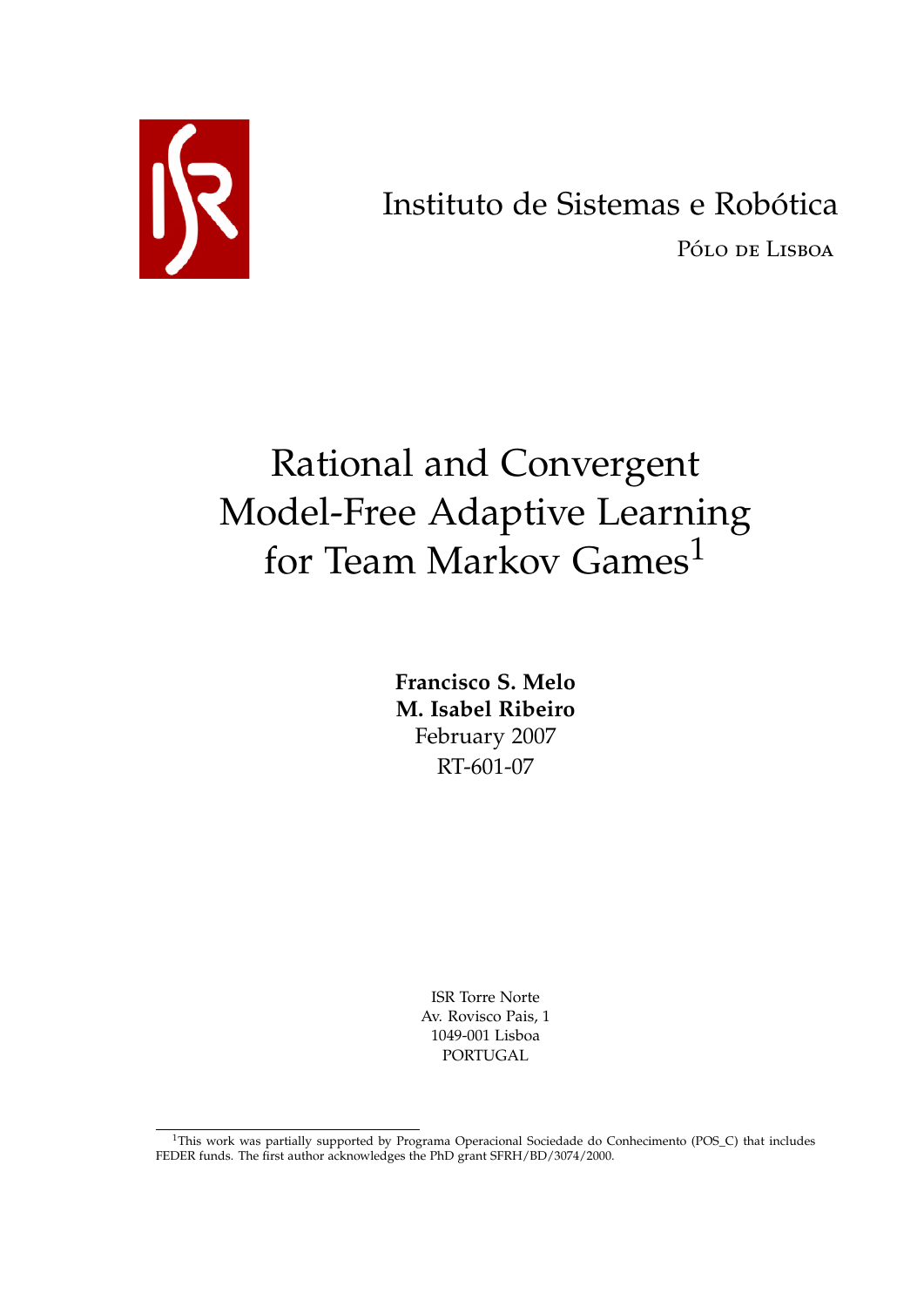# **Rational and Convergent Model-Free Adaptive Learning for Team Markov Games**

**Francisco A. Melo M. Isabel Ribeiro**

Institute for Systems and Robotics Instituto Superior Técnico Av. Rovisco Pais, 1 1049-001 Lisboa, PORTUGAL {fmelo,mir}@isr.ist.utl.pt

#### **Abstract**

In this paper, we address multi-agent decision problems where all agents share a common goal. This class of problems is suitably modeled using finite-state Markov games with identical interests. We tackle the problem of coordination and contribute a new algorithm, *coordinated Qlearning* (CQL). CQL combines *Q*-learning with *biased adaptive play*, a coordination mechanism based on the principle of fictitious-play. We analyze how the two methods can be combined without compromising the convergence of either. We illustrate the performance of CQL in several different environments and discuss several properties of this algorithm.

Recent years have witnessed increasing interest in extending reinforcement learning (RL) to multi-agent problems. However, reinforcement learning methods often require the environment to be *stationary*. If a learning agent interacting with an environment where other agents co-exist can disregard them as part of the environment, there is an implicit violation of the stationarity assumption that can lead to poor convergence of the learning algorithms. Even if convergence is attained, the learned policy can be unsatisfactory.

Markov games (also known as stochastic games), understood as extensions of Markov processes to multi-agent scenarios, have thoroughly been used as suitable models to address multiagent reinforcement learning problems, and several researchers adapted classical RL methods to this multi-agent framework.

Littman [\[16\]](#page-16-0) proposed the Minimax-*Q* algorithm as a possible application of *Q*-learning to zero-sum Markov games. Hu and Wellman [\[12\]](#page-16-1) later proposed Nash-*Q*, an elaboration on Minimax-*Q* that can be applied to general-sum Markov games. They established convergence of Nash-*Q* under quite stringent conditions, thus leading to the development of Friend-or-Foe *Q*-learning (FFQ) [\[18\]](#page-16-2). FFQ requires less stringent assumptions than Nash-*Q*, while retaining its convergence properties in several classes of Markov games.

Claus and Boutilier [\[7\]](#page-16-3) proposed joint-action learners (JAL), combining *Q*-learning with fictitious play in team Markov games. Uther and Veloso [\[25\]](#page-17-0) combined fictitious play with prioritized sweeping to address planning in adversarial scenarios. Gradient-based learning strategies are analyzed with detail in [\[4,](#page-15-0) [22\]](#page-16-4); Bowling and Veloso [\[5\]](#page-15-1) propose a policy-based learning method that applies a policy hill-climbing strategy with varying step, using the principle of "win or learn fast" (WoLF-PHC). Many other works on multi-agent learning systems can be found in the literature (see, for example, the surveys [\[3,](#page-15-2) [20\]](#page-16-5)).

In this paper, we address finite-state Markov games with identical interests (henceforth referred as *team Markov games*). We cast this class of games as a generalization of Markov decision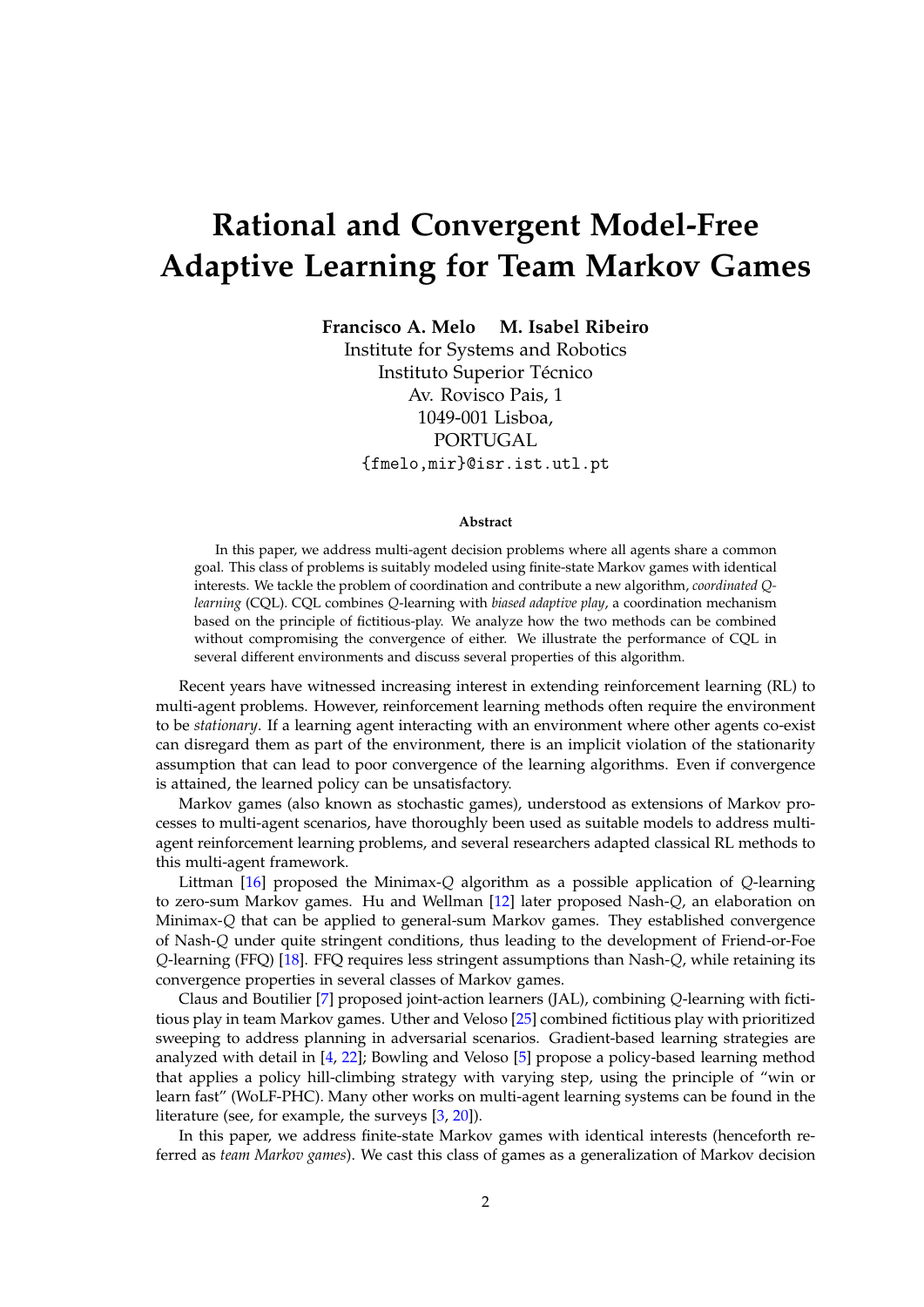processes (in the line of [\[24\]](#page-17-1)) and describe a straightforward application of *Q*-learning to such scenarios. We then tackle the problem of *coordination* or *equilibrium selection*. We contribute the *coordinated Q-learning algorithm* (CQL), combining *Q*-learning with *biased adaptive play* (BAP).[1](#page-2-0) BAP is a sound coordination mechanism introduced in [\[26\]](#page-17-2) and based on the principle of fictitiousplay. We analyze how BAP can be interleaved with *Q*-learning without affecting the convergence of either method, thus establishing convergence of CQL. We also illustrate the performance of CQL in several different environments and discuss several properties of the methods (such as its convergence and rationality).

The paper is organized as follows. We start by describing the framework of Markov games as an extension of Markov decision processes and matrix games, and describe how *Q*-learning can be applied to this class of games. We then address the problem of equilibrium selection and introduce biased adaptive play, analyzing its main properties. We proceed with the detailed description of CQL and its convergence properties. We present several results obtained with the algorithm and conclude the paper with some discussion on the performance algorithm and future work.

# <span id="page-2-1"></span>**1 Markov games and equilibrium selection**

Markov games arise as a suitable framework to address reinforcement learning problems in multi-agent scenarios. This framework can be seen as a multi-agent extension of Markov decision processes. In this section, we describe Markov games and some important concepts that concern it.

#### **1.1 Markov decision processes**

Let X be a finite set of states and  $\{X_t\}$  a X-valued controlled Markov chain. The transition probabilities for the chain are given by a probability function

$$
\mathbb{P}[X_{t+1} = j \mid X_t = i, A_t = a] = \mathsf{P}_a(i, j),
$$

where  $i, j \in \mathcal{X}$  and  $a \in \mathcal{A}$ . The  $\mathcal{A}$ -valued process  $\{A_t\}$  represents the control process:  $A_t$  is the control action at time instant  $t$  and  $\mathcal A$  is the finite set of possible actions. A decision-maker aims at choosing the control process  $\{A_t\}$  so as to maximize the infinite-horizon total discounted reward

$$
V(\lbrace A_t \rbrace, i) = \mathbb{E}\left[\sum_{t=0}^{\infty} \gamma^t R(X_t, A_t) \mid X_0 = i\right],
$$

where  $0 \leq \gamma < 1$  is a discount-factor and  $R(i, a)$  represents a random "reward" received for taking action  $a \in A$  in state  $i \in \mathcal{X}$ . We assume throughout the paper that there is a deterministic function  $r : \mathcal{X} \times \mathcal{A} \times \mathcal{X} \longrightarrow \mathbb{R}$  assigning a reward  $r(i, a, j)$  every time a transition from *i* to *j* occurs after taking action *a*. This simplifies the notation without introducing a great loss in generality.

We refer to the tuple  $(X, A, P, r, \gamma)$  as a *Markov decision process* (MDP). Given the MDP  $(X, A, P, r, \gamma)$ , the *optimal value function*  $V^*$  is defined for each state  $i \in \mathcal{X}$  as

$$
V^*(i) = \max_{\{A_t\}} \mathbb{E}\left[\sum_{k=0}^{\infty} \gamma^t R(X_t, A_t) \mid X_0 = i\right]
$$

and verifies

$$
V^*(i) = \max_{a \in \mathcal{A}} \sum_{i \in \mathcal{X}} \left[ r(i, a, j) + \gamma V^*(i) \right] P_a(i, j),
$$

<span id="page-2-0"></span> $1$ We must emphasize that our method, although baring a somewhat related designation, has no relation whatsoever with the *coordinated reinforcement learning* algorithms proposed in [\[11\]](#page-16-6).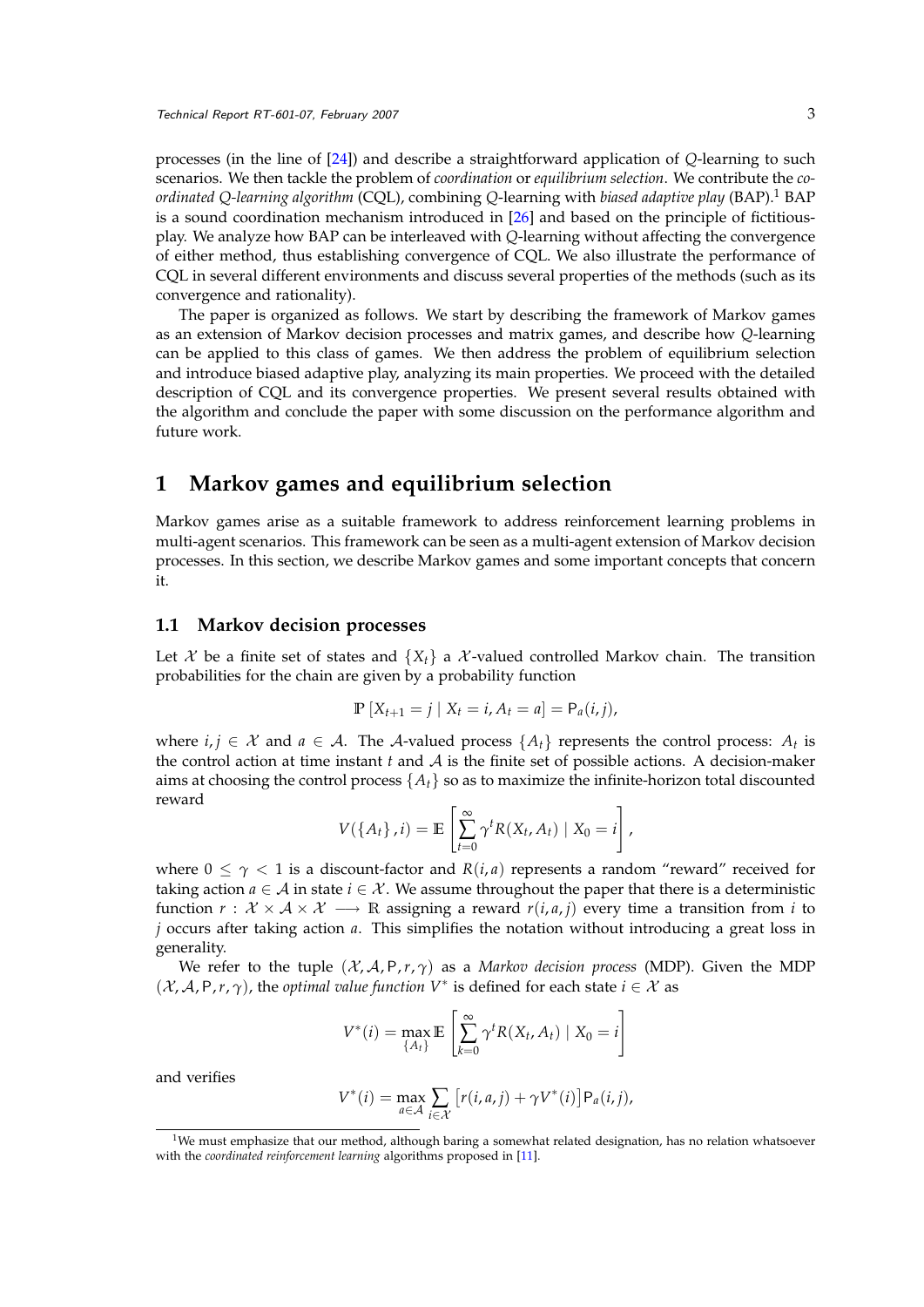which is a form of the Bellman optimality equation. The optimal *Q*-values *Q*<sup>∗</sup> (*i*, *a*) are defined for each state-action pair  $(i, a) \in \mathcal{X} \times \mathcal{A}$  as

$$
Q^*(i, a) = \sum_{i \in \mathcal{X}} [r(i, a, j) + \gamma V^*(i)] P_a(i, j).
$$
 (1.1)

If  $V^*(i)$  "measures" the total discounted reward obtained during an expectedly optimal trajectory starting at state *i*, *Q*<sup>∗</sup> (*i*, *a*) measures the total discounted reward obtained during an expectedly optimal trajectory starting at state *i* when the first action is *a*.

The optimal *Q*-function can be approximated by a sequence of functions  $\{Q_n\}$ , generated recursively by

<span id="page-3-0"></span>
$$
Q_{n+1}(i,a) = Q_n(i,a) + \alpha_n(i,a) \left[ R(i,a) + \gamma \max_{b \in \mathcal{A}} Q_n(X(i,a),b) - Q_n(i,a) \right],
$$
 (1.2)

where  $X(i, a)$  is random variable obtained according to the transition probabilities defined by P and  $\{\alpha_n(i, a)\}\$ is a sequence of step-sizes verifying  $\sum_n \alpha_n(i, a) = \infty$  and  $\sum_n \alpha_n^2(i, a) < \infty$ . The sequence  $\{Q_n\}$  will converge to  $Q^*$  as long as each pair  $(i, a)$  is "visited" infinitely often [\[27\]](#page-17-3). Expression [\(1.2\)](#page-3-0) is the update equation of *Q-learning*, a widely known method that we use in our multi-agent algorithm.

#### **1.2 Matrix games**

A matrix game is a tuple  $(N, \mathcal{A}, r)$ , where  $N$  is a set of players,  $\mathcal{A} = \times_{k=1,...,N} \mathcal{A}^k$  is the set of all *joint actions* and  $r = \times_{k=1,...,N} r^k$  is a function assigning a utility or payoff  $r(a) = (r^1(a), \ldots, r^N(a))$ to each joint action  $a \in A$ .<sup>[2](#page-3-1)</sup>

The game is played as follows. Each player  $k \in N$  chooses an individual action  $a^k$  from its individual set of actions A*<sup>k</sup>* . Then, all *N* players *simultaneously* play the corresponding actions and, according to the resulting joint action *a*, each player receives a reward *r k* (*a*). We denote a *joint action* or *action profile* by  $a = (a^k, \ldots, a^k)$  and a reduced action obtained from *a* by removing the individual action  $a^k$  of player *k* by  $a^{-k}$ .

Matrix games can usually be represented by *N* matrices whose elements define the individual payoffs of each player for each joint action. Figure [1](#page-3-2) represents a possible matrix game with 2 players.



<span id="page-3-2"></span>**Figure 1:** Example of a matrix game. In this game,  $N = 2$  and  $A^k = \{a, b\}$ ,  $k = 1, 2$ .

An individual *strategy*  $\sigma^k$  defines the probability of player *k* playing each action  $a^k \in A^k$  in the game. Clearly,  $\sum_{a^k \in A^k} \sigma^k(a^k) = 1$ . A strategy  $\sigma^k$  is a *pure strategy* if  $\sigma^k(a^k) = 1$  for some action  $a^k \in A^k$  and *a mixed strategy* otherwise. A *strategy profile* is a vector  $\sigma = (\sigma^1, \ldots, \sigma^N)$  of individual strategy profiles and  $\sigma(a)$  represents the probability of playing the joint action *a* when all agents follow the strategy *σ*. We refer to *σ*−*<sup>k</sup>* as a *reduced strategy profile* or simply as *reduced strategy* and is obtained from *σ* by removing the individual strategy *σ <sup>k</sup>* of player *k*.

<span id="page-3-1"></span><sup>&</sup>lt;sup>2</sup>We use the notation  $\times_{k=1,...,N} U^k$  to represent the cartesian product of the sets  $U^k$ ,  $k=1,\ldots,N$ .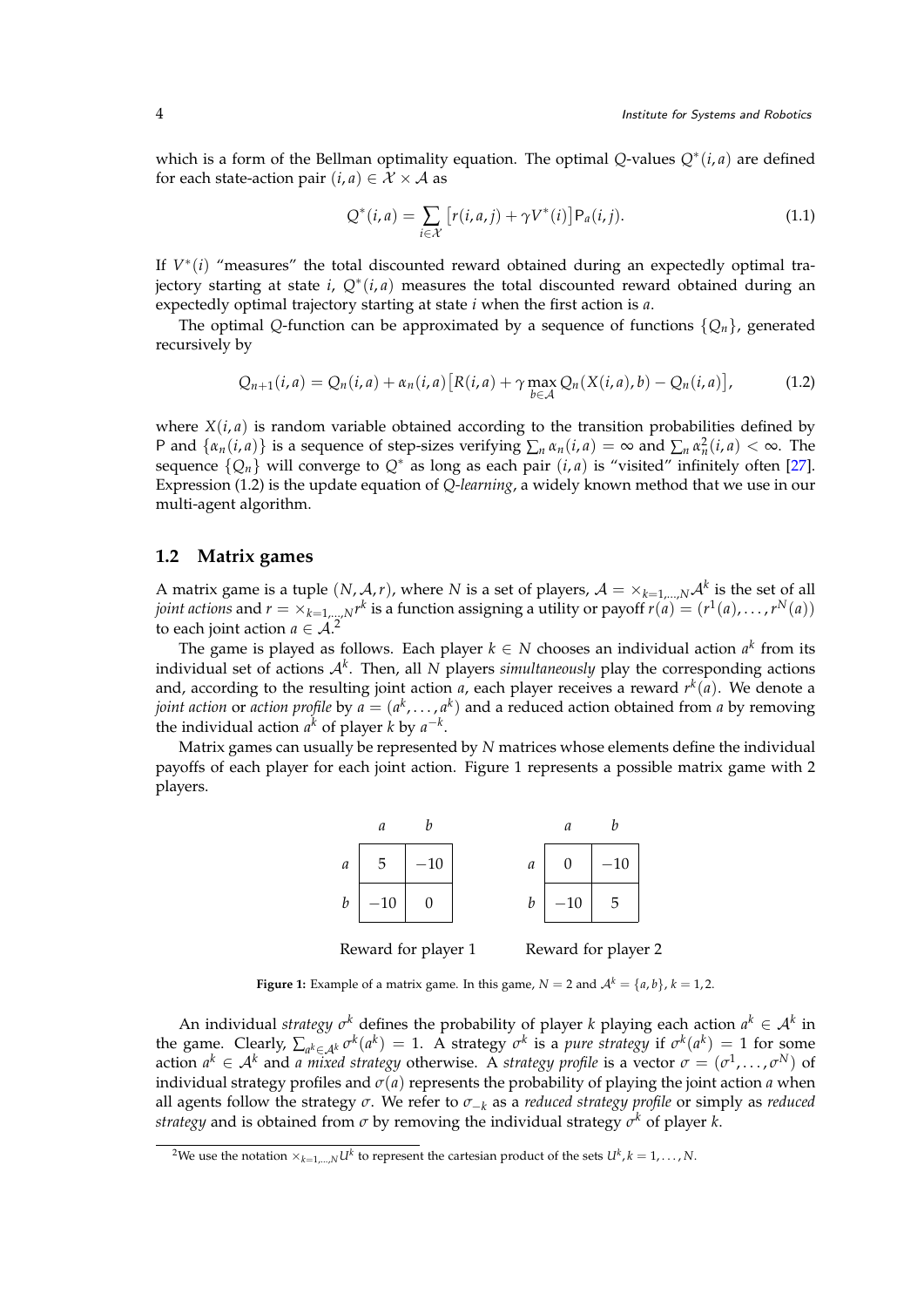The individual strategy  $(\sigma^k)^*$  of player *k* is a *best response* to a reduced strategy  $\sigma^{-k}$  if player *k* cannot improve its expected reward by using any other individual strategy *σ k* . Formally, this is stated as

$$
\sum_a (\sigma^{-k}, (\sigma^k)^*) (a) r^k (a) \geq \sum_a (\sigma^{-k}, \sigma^k) (a) r^k (a),
$$

for any individual strategy *σ k* .

A *Nash equilibrium* is a strategy profile  $\sigma^* = ((\sigma^*)^1, \ldots, (\sigma^*)^k)$  in which each individual strategy  $(\sigma^*)^k$  is a best response for player *k* to the reduced strategy  $(\sigma^*)^{-k}$ . Every finite matrix game has at least one Nash equilibrium. In the example of Figure [1,](#page-3-2) the pure strategies  $(a, a)$ and (*b*, *b*) are Nash equilibria.

Matrix games can be classified according to their utility function as *zero-sum games*, where *N* = 2 and  $r$ <sup>1</sup>(*a*) = −*r*<sup>2</sup>(*a*) for all *a* ∈ *A* and *general-sum games,* otherwise. General sum games include *team games* as a particular case. In a team game,  $r^1(a) = \ldots = r^N(a)$  for all  $a \in \mathcal{A}$ . Zero-sum Markov games are also known as *fully competitive* and team games as *fully cooperative*.

#### **1.3 Coordination and Equilibrium selection**

When considering finite, fully cooperative games, the method of *fictitious play* [\[6\]](#page-16-7) is known to converge to a Nash equilibrium [\[19\]](#page-16-8). However, if there are multiple such equilibria with different values, there are no guarantees that the attained equilibrium is the one with highest value.

Consider, for example, the fully cooperative game in Fig. [2.](#page-4-0)

|  |  | $\beta_a\gamma_a$ $\beta_a\gamma_b$ $\beta_a\gamma_c$ $\beta_b\gamma_a$ $\beta_b\gamma_b$ $\beta_b\gamma_c$ $\beta_c\gamma_a$ $\beta_c\gamma_b$ $\beta_c\gamma_c$ |  |  |  |
|--|--|-------------------------------------------------------------------------------------------------------------------------------------------------------------------|--|--|--|
|  |  | $\alpha_a$   10   -20   -20   -20   -20   5   -20   5   -20                                                                                                       |  |  |  |
|  |  | $\alpha_b$ -20 -20 -20 -5 -20 -20 -20 -20 -20 -20 -20                                                                                                             |  |  |  |
|  |  | $\alpha_c$   -20   5   -20   5   -20   -20   -20   -20   10                                                                                                       |  |  |  |

<span id="page-4-0"></span>

|  |  |  |  | <b>Figure 2:</b> Fully cooperative game with multiple equilibria. |  |  |  |  |
|--|--|--|--|-------------------------------------------------------------------|--|--|--|--|
|--|--|--|--|-------------------------------------------------------------------|--|--|--|--|

In this game, three players  $\alpha$ ,  $\beta$  and  $\gamma$  repeatedly engage in the matrix game described by the reward table in Fig. [2](#page-4-0) and receive the same reward. Each player has 3 available actions, *a*, *b* and *c*. In Fig. [2](#page-4-0) we represent by *x<sup>y</sup>* action *y* of player *x*, e.g., *α<sup>a</sup>* is action *a* of player *α*. The boldface entries in Figure [2](#page-4-0) represent optimal equilibria,  $(a, a, a)$ ,  $(b, b, b)$  and  $(c, c, c)$ . Notice that only if the whole team coordinates in playing one same optimal equilibrium does each player receive the maximum payoff. For example, if players  $\alpha$  and  $\beta$  decide to play the equilibrium ( $a$ ,  $a$ ,  $a$ ) and player  $\gamma$  decides to play equilibrium (*b*, *b*, *b*), the resulting action is (*a*, *a*, *b*) yielding a reward of −20.

On the other hand, the actions  $(a, b, c)$ ,  $(a, c, b)$ ,  $(b, a, c)$ ,  $(b, c, a)$ ,  $(c, a, b)$  and  $(c, b, a)$  are also Nash equilibria. Even if the team uses a coordination mechanism such as fictitious play, there are no guarantees that they will cordinate in one of the optimal equilibria.

This problem is known as an *equilibrium selection problem* in the game theory literature, or as a *coordination problem* in the multi-agent systems literature [\[2\]](#page-15-3). Even if all players know the game, it is still necessary to devise some specific mechanism to ensure that, in the presence of multiple equilibria, all players will commit to the same equilibrium. This mechanism can rely on implicit assumptions on the way the other players play [\[15\]](#page-16-9), communication [\[9\]](#page-16-10), social conventions [\[8\]](#page-16-11) or coordination graphs [\[10,](#page-16-12) [11,](#page-16-6) [13,](#page-16-13) [14\]](#page-16-14).

In this paper we are interested in addressing coordination as a result of interaction among the agents: coordination should *emerge* from the interaction among the several players rather than being "intrinsically implanted" in the players. We also consider that no *explicit communication*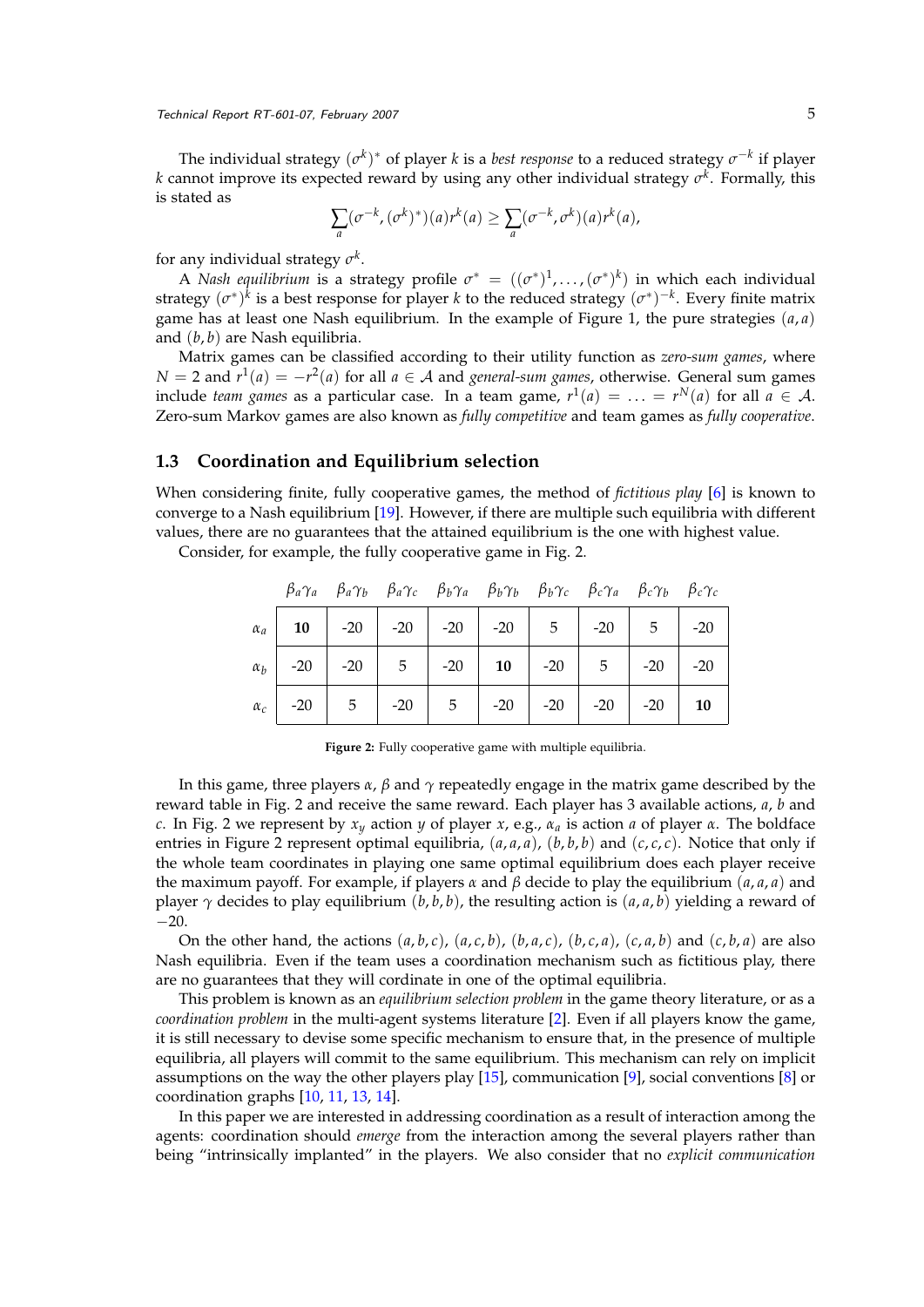takes place. It is possible to find different works in the literature addressing the problem of emerging coordination in multi-agent systems.

*Joint-action learners* [\[7\]](#page-16-3) use *fictitious play* to estimate the strategies followed by the other players in team games. This estimate on the other players' strategy is then used to choose a best response strategy. Several variations of the fictitious play principle have been proposed to ensure convergence to a coordinated equilibrium.

*Adaptive play* [\[28\]](#page-17-4) is a variation of fictitious play that sub-samples the history of past-plays. This sampled-history is then used to estimate the other players' strategy in a fashion similar to fictitious player. *Biased adaptive play* [\[26\]](#page-17-2) further extends the adaptive play strategy. The advantage of biased adaptive play over adaptive play is that the former actually converges to a coordinated equilibrium in any team Markov game, unlike the latter, whose convergence guarantees limit to which weakly acyclic repeated games.

Lauer and Riedmiller [\[15\]](#page-16-9) propose still another strategy to ensure coordination. In this work, each player optimistically assumes that all players behave greedily. As shown in [\[15\]](#page-16-9), this approach converges to an optimal Nash equilibrium even if the joint actions are not observable, as long as the transitions are deterministic.

#### **1.4 Biased adaptive play**

To describe how BAP works, we start with an important definition. Let  $\Gamma = (N, (\mathcal{A}^k), r)$  be a fully cooperative matrix game and let *D* be a set containing some of the Nash equilibria in Γ (and no other joint actions). Γ is a *weakly acyclic w.r.t. the bias set D* if, given any vertex *a* in the best response graph of Γ, there is a directed path to either a Nash equilibrium in *D* or a strict Nash equilibrium.

Now, considering a fully cooperative repeated game  $\Gamma = (N, (A^k), r),^3$  $\Gamma = (N, (A^k), r),^3$  we construct the  $V$  virtual game  $VG = (N, (A^k), r_{VG})$ , where  $r_{VG}(a) = 1$  if *a* is an optimal equilibrium for Γ and  $r_{VG}(a) = 0$  otherwise. Notice that every Nash equilibrium in *VG* corresponds to an optimal equilibrium in Γˆ. Therefore, if the players are able to coordinate in a Nash equilibrium in *VG*, they will have coordinated in an optimal equilibrium in Γ, as desired [\[26\]](#page-17-2). By setting  $D = \{a \in \mathcal{A} \mid r_{VG}(a) = 1\}$ , the game *VG* is weakly acyclic w.r.t. the set *D*.

Let *K* and *m* be two integers such that  $1 \leq K \leq m$  and let  $H_t$  be a vector with the last *m* joint plays at the *t*<sup>th</sup> play of the game. We refer to any set of *K* samples randomly drawn from  $H_t$ without replacement as a *K-sample* and denote it as  $K(H_t)$ . A player *k* following BAP draws a *K*-sample  $K(H_t)$  from the history of the *m* most recent plays and checks if

- <span id="page-5-1"></span>1. There is a joint action  $a^* \in D$  such that, for all the actions  $a \in K(H_t)$ ,  $a^{-k} = (a^*)^{-k}$ ;
- <span id="page-5-2"></span>2. There is at least one action  $a^* \in D$  such that  $a^* \in K(H_t)$ .

If these conditions are verified this means that, from the sample  $K(H_t)$ , all players (except *k*) appear to have coordinated in an optimal action  $a^* \in D$ . Therefore, if conditions [1](#page-5-1) and [2](#page-5-2) are met, player *k* chooses its best response  $(a^*)^k$  such that

$$
a^* = \max_{\tau \leq t} \left\{ a_{\tau} \mid a_{\tau} \in K(H_t) \text{ and } a_{\tau} \in D \right\}.
$$

If either [1](#page-5-1) or [2](#page-5-2) (or both) do not hold, then player *k* uses the *K*-sample to estimate the strategies of the other players as

$$
EP_t^k(a^k) = \sum_{a^{-k} \in \mathcal{A}^{-k}} r(a^{-k}, a^k) \frac{N_K(a^{-k})}{K},
$$

<span id="page-5-0"></span><sup>&</sup>lt;sup>3</sup>A repeated game is simply a matrix game that is played repeatedly and in which the players "remember" the past plays of the game.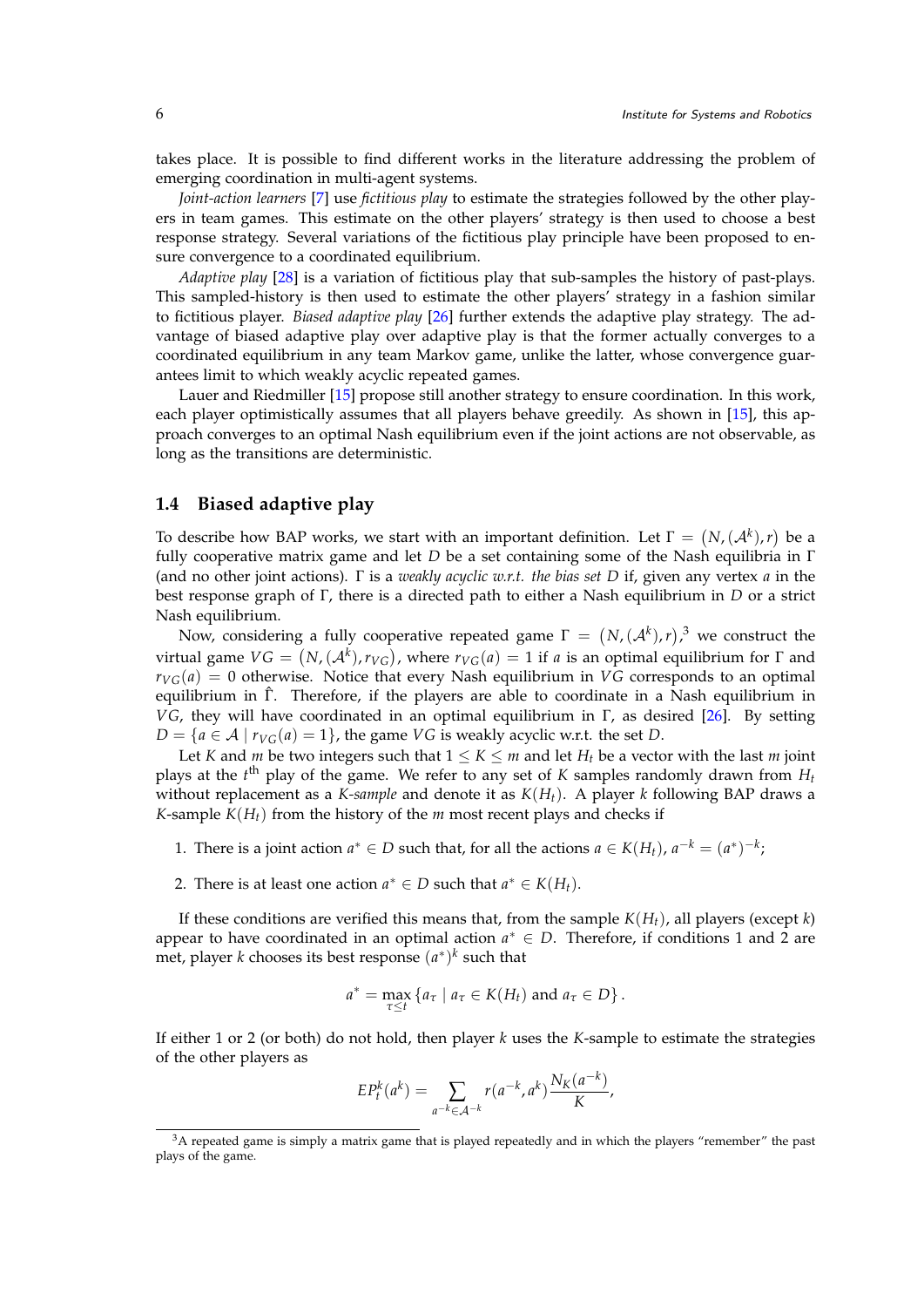where  $N_K(a^{-k})$  denotes the number of times that the reduced action  $a^{-k}$  appears in the *K*-sample  $K(H_t)$ . It then chooses its action randomly from the best response set

$$
BR_t^k = \left\{ a^k \mid a^k = \underset{b^k \in \mathcal{A}^k}{\arg \max} EP_t(b^k) \right\}.
$$

It has been shown that BAP ensures coordination w.p.1 as  $t \to \infty$  as long as  $m \geq K(N+2)$ —see Theorems 1 and 3 and Lemma 4 in [\[26\]](#page-17-2).

We conclude this section with one important observation, concerning the application of BAP to fully cooperative Markov games. Although these method was presented for a repeated game framework, it is possible to apply it *mutatis mutandis* to the Markov game framework. In fact, as we show next, the *Q*-values for an optimal Nash equilibrium define for each state of the Markov game a fully cooperative, weakly acyclic matrix game to which BAP can be applied, as long as every state *x* is visited infinitely often [\[26\]](#page-17-2).

#### **1.5 Markov games**

Once again, let X be a finite set of states and  $\{X_t\}$  a X-valued controlled Markov chain. The transition probabilities for the chain are given by a probability function

$$
\mathbb{P}[X_{t+1} = j \mid X_t = i, A_t = a] = P_a(i, j),
$$

where  $i, j \in \mathcal{X}$  and  $a \in \mathcal{A}$ . As in MDPs, the A-valued process  $\{A_t\}$  represents the control process, where  $\mathcal A$  is the finite set of possible actions. However, and unlike MDPs, each  $A_t$  is now a *joint control action* arising from *N* independent decision-makers (which we henceforth refer to as *players*). Therefore,  $A_t$  is a tuple  $(A_t^1, \ldots, A_t^N)$ , where  $A_t^k$  is the individual action for player *k* and takes values in the set of player *k'*s individual actions,  $\mathcal{A}^k$ . The set  $\mathcal A$  is the cartesian product of the *N* sets of individual actions,  $A = \times_{k=1}^{N} A^k$ , and is the *joint action set*. Suppose also that there is a function *r* defined in  $X \times A \times \mathcal{X}$  but taking values in  $\mathbb{R}^N$ . It is therefore possible to write

$$
r(i,a,j) = (r1(i,a,j), \ldots, rN(i,a,j)),
$$

each  $r^k$  defined on  $\mathcal{X} \times \mathcal{A} \times \mathcal{X}$  and taking values in R.

A Markov game is thus a generalized Markov decision process (X, A, P,*r*, *γ*) in which the set A and the reward function *r* are as described above. There are *N* independent decision-makers (the players), each choosing the value of one individual control parameter  $A_t^k$ . Each transition  $(i, a, j)$  grants player *k* with a reward  $r^k(i, a, j)$ . This leads to the following definition.

Markov Game

A *Markov game* is a tuple  $\left(N,\mathcal{X},(\mathcal{A}^k),\mathsf{P},(r^k),\gamma\right)$ , where

- *N* is the set of players in the game;
- $X$  is the set of game-states;
- $\mathcal{A} = \times_{k=1}^N \mathcal{A}^k$  is the cartesian product of the individual action sets  $\mathcal{A}^k$ ;
- P represents the transition probability kernels. In the simplest case where  $\mathcal X$  is finite, each P*<sup>a</sup>* is a matrix with *xy*þentry given by

$$
P_a(i,j) = P [X_{t+1} = j | X_t = i, A_t = a];
$$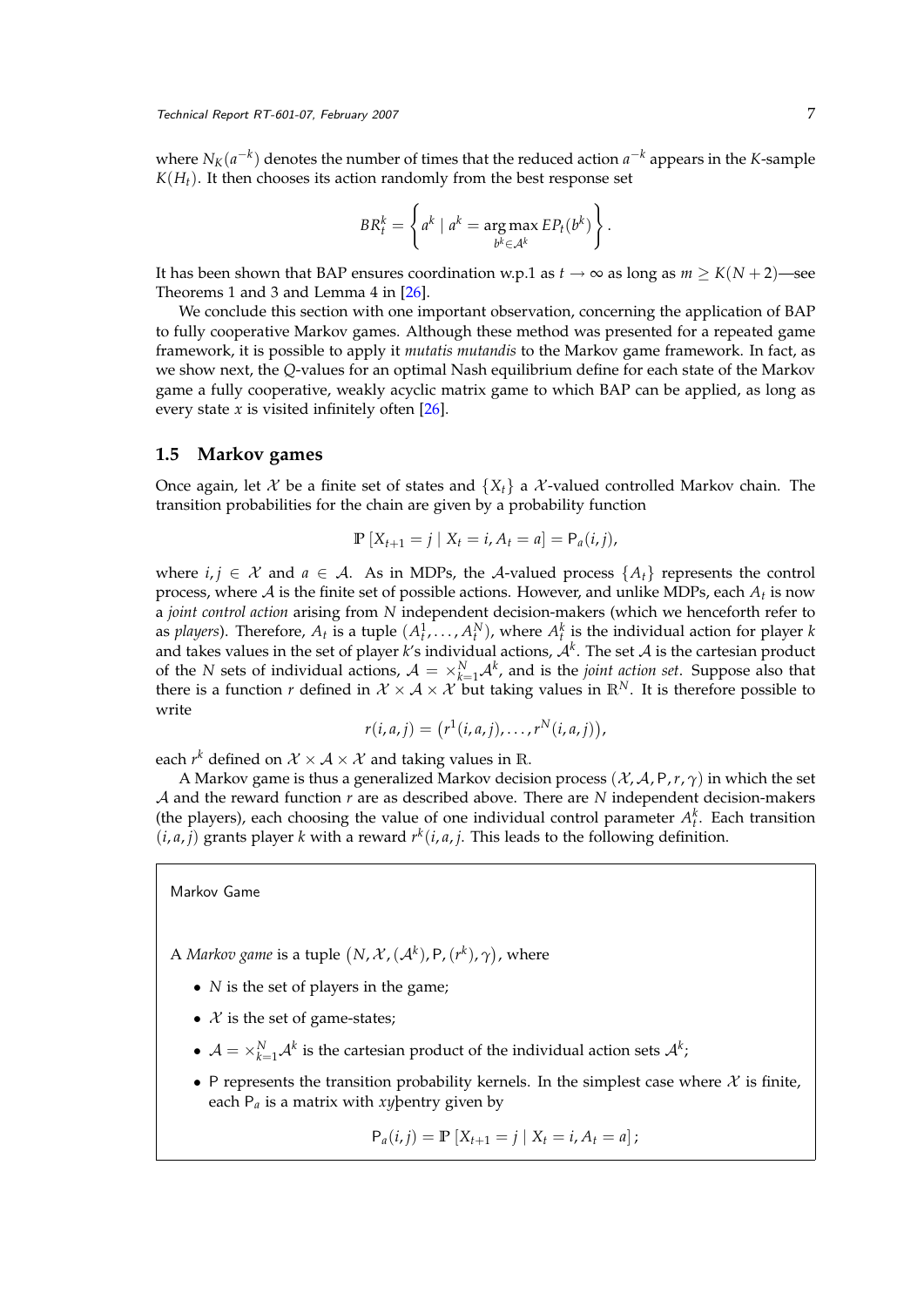•  $r = (r^1, \ldots, r^N)$  is the reward function, assigning a reward  $r^k(i, a, j)$  to player *k* each time a transition from *i* to *j* occurs "under" the joint action *a*.

In this paper, we focus on a particular class of Markov games, *team Markov games*. Team Markov games, also known as fully cooperative Markov games, arise when all players have common interests. This is translated in terms of the reward function by setting all agents to receive a *common reward*. A team Markov game is thus a tuple  $(N, \mathcal{X}, (\mathcal{A}^k), \mathsf{P}, r, \gamma)$ , where  $N$ is the number of players,  $\mathcal{X}$  is the set of states,  $\mathcal{A} = \times_{k=1}^{N} \mathcal{A}^k$  is the set of joint actions and  $P: \mathcal{X} \times \mathcal{A} \times \mathcal{X} \longrightarrow \mathbb{R}$  is the transition probability function. As in MDPs, we assume that there is a deterministic function  $r : \mathcal{X} \times \mathcal{A} \times \mathcal{X} \longrightarrow \mathbb{R}$  assigning a reward  $r(i, a, j)$  every time a transition from *i* to *j* occurs after taking the joint action *a*.

In team Markov games all players share the same goal, which is to maximize the total expected reward over all admissible control sequences {*At*}, defined as

$$
V(\lbrace A_t \rbrace, i) = \mathbb{E}\left[\sum_{t=0}^{\infty} \gamma^t R(X_t, A_t) \mid X_0 = i\right]
$$

with  $i \in \mathcal{X}$  and  $R(i, a)$  the random reward received by *all* players for taking the joint action *a* in state *i*.

Given the game  $(N, \mathcal{X}, (\mathcal{A}^k), P, r, \gamma)$ , the *optimal value function*  $V^*$  is defined for each state  $i \in \mathcal{X}$  as

$$
V^*(i) = \max_{\{A_t\}} \mathbb{E}\left[\sum_{t=0}^{\infty} \gamma^t R(X_t, A_t) \mid X_0 = i\right].
$$

As in MDPs, the optimal value function verifies

$$
V^*(x) = \max_{a \in \mathcal{A}} \sum_{i \in \mathcal{X}} \left[ r(i, a, j) + \gamma V^*(j) \right] \mathsf{P}_a(i, j).
$$

and we define the optimal  $Q$ -values  $Q^*(i, a)$  as

$$
Q^*(i,a) = \sum_{i \in \mathcal{X}} \left[ r(i,a,j) + \gamma V^*(j) \right] \mathsf{P}_a(i,j).
$$

As in matrix games, an *individual strategy for player k* is a mapping  $\sigma_t^k: \mathcal{X} \times \mathcal{A} \longrightarrow [0,1]$  such that the individual control sequence  $\left\{ A_t^k \right\}$  generated by  $\sigma_t^k$  verifies

<span id="page-7-0"></span>
$$
\mathbb{P}\left[A_t^k = a^k \mid X_t = i\right] = \sigma_t^k(i, a). \tag{1.3}
$$

A strategy  $\sigma_t^k$  is a *pure strategy* if, for each  $i \in \mathcal{X}$ ,  $\sigma^k(i, a^k) = 1$  for some action  $a^k \in \mathcal{A}^k$  and a *mixed strategy* otherwise. If *σ k <sup>t</sup>* does not depend on *t*, it is said to be a *stationary strategy* and simply denoted by  $\sigma^k$ .

A *joint strategy* or *strategy profile* is a vector  $\sigma_t = (\sigma_t^1, \dots, \sigma_t^N)$  of individual strategies and defines the probability of the team playing each joint action in  $A$  in each state of the game. A strategy profile  $\sigma_t$  generates a control sequence  $\{A_t\}$ , where each  $A_t$  is a *N*-tuple  $(A_t^1, \ldots, A_t^N)$ and each  $A_t^k$  verifies [\(1.3\)](#page-7-0). We write  $V^{\sigma_t}(i)$  instead of  $V(\lbrace A_t \rbrace, i)$  whenever the control sequence  ${A_t}$  is generated by the strategy profile  $\sigma_t$ , and refer to  $V^{\sigma_t}$  as being the *value function* associated with strategy *σt* . A strategy profile is stationary/pure if it is composed of stationary/pure individual strategies. The tuple

$$
\sigma_t^{-k} = (\sigma_t^1, \dots, \sigma_t^{k-1}, \sigma_t^{k+1}, \dots, \sigma_t^N)
$$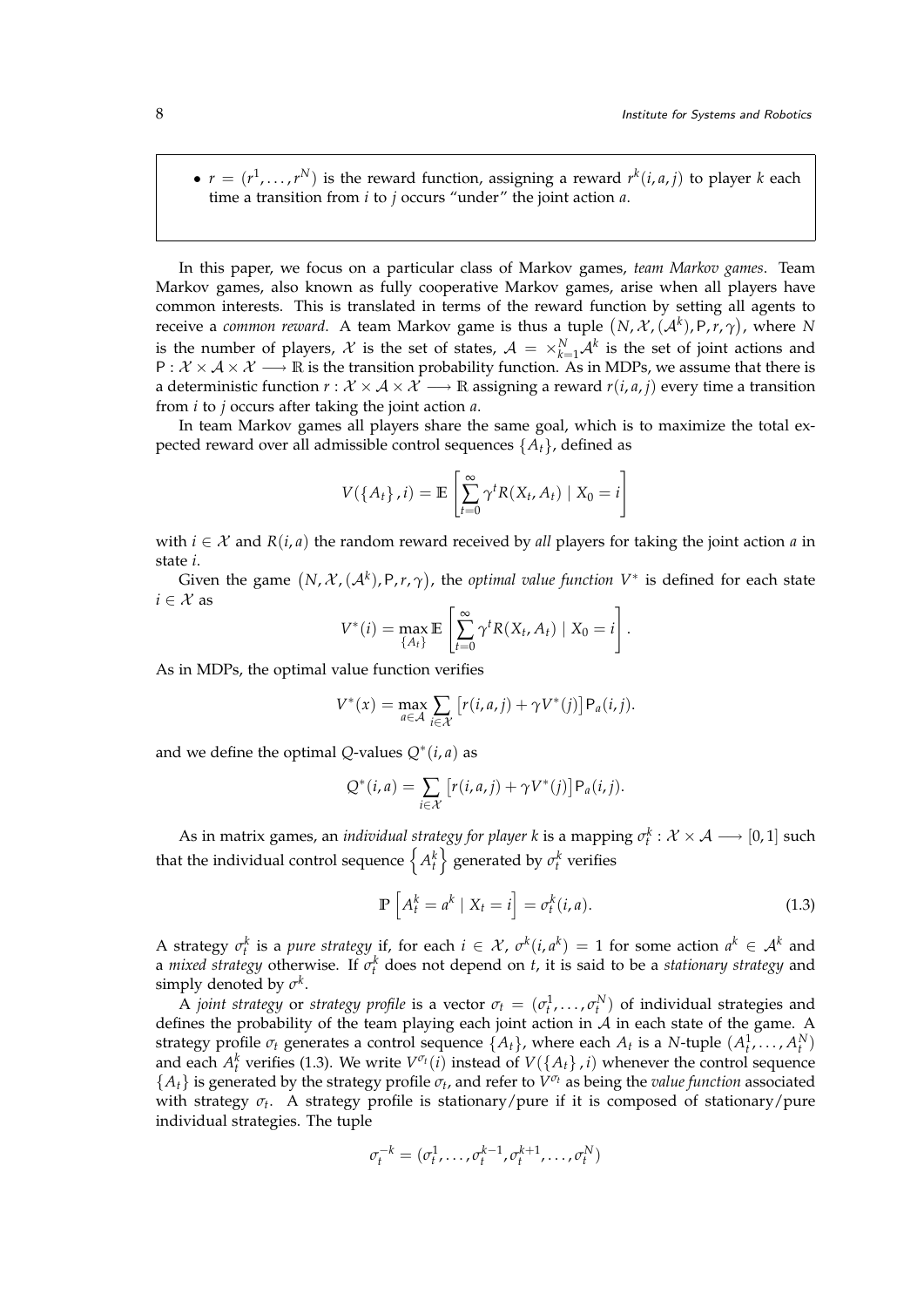is a *reduced joint strategy* or simply a *reduced strategy,* and we write  $\sigma_t = (\sigma_t^{-k}, \sigma_t^k)$  to indicate that the individual strategy of player *k* in the joint strategy  $\sigma_t$  is  $\sigma_t^k$ .

Two important remarks are now in order. First of all, if the definition of  $V^*$  and the existence of an optimal joint control strategy arise immediately from the corresponding results for MDPs, the fact that the decision process in team Markov games is distributed implies that coordination must be addressed explicitly [\[1\]](#page-15-4).

On the other hand, we note that the function  $Q^*$  defines, at each state  $x \in \mathcal{X}$ , a fully cooperative strategic game  $\Gamma_x = (N, (\mathcal{A}^k), Q^*(x, \cdot))$ , that we refer as a *stage game*. If the players coordinate in an optimal Nash equilibrium in each stage game Γ*x*, they coordinate in an optimal Nash equilibrium for the team Markov game [\[2\]](#page-15-3). This means that, if *Q*<sup>∗</sup> is known and every state  $x \in \mathcal{X}$  is visited infinitely often, each agent can keep a record of the last *m* plays in each state and apply BAP to each stage game. In the continuation, we address the situation in which the agent must learn *Q*<sup>∗</sup> while coordinating.

## **2 The CQL algorithm**

In our description of the CQL algorithm, we consider two essential components: (1) *learning the game*; and (2) *learning to coordinate*. Learning the game consists in estimating the optimal *Q*-function; learning to coordinate consists in agreeing upon an optimal Nash equilibrium.

#### **2.1 Learning the game**

In CQL, each player uses the *Q*-learning update rule described in [\(1.2\)](#page-3-0) to learn the optimal *Q*-values. Since all players receive the same reward and each player admittedly observes the actions played by the remaining players (a posteriori), all players maintain, at each time instant, a common estimate  $Q_t$  of  $Q^*$ . As long as every state-action pair  $(i, a)$  is visited infinitely often, the sequence {*Qt*} converges to *Q*<sup>∗</sup> with probability 1, *independently of the policy used to sample the game*. This result is standard and can be found in numerous references in the literature, *e.g.*, [\[17\]](#page-16-15).

On the other hand, it is important to ensure sufficient *exploration* as the players coordinate. In fact, it is important to ensure sufficient visits to every state-action pair, even as the players coordinate. The use of exploration policies that become *greedy in the limit* has been shown to settle the issue of exploration vs. exploitation in a satisfactory way, for the purposes of this paper. Such policies, known as *greedy in the limit with infinite exploration* (GLIE) were thoroughly studied in [\[21\]](#page-16-16) and their application to multi-agent scenarios in [\[17,](#page-16-15) [26\]](#page-17-2). Examples of GLIE policies include Boltzmann exploration with decaying temperature factor and *ε*-greedy policies with decaying exploration coefficient (*ε*). In this work, we adopt a Boltzmann-greedy policy that explores with a probability given by a Boltzmann distribution.

#### **2.2 Learning to coordinate**

In CQL, each player uses biased adaptive play to converge in behavior to an optimal Nash equilibrium. In particular, the players use BAP in each stage-game, thus coordinating in an optimal Nash equilibrium (as shown in [\[2\]](#page-15-3)). However, the players do not know the function *Q*<sup>∗</sup> but rather an approximate estimate  $Q_t$  of  $Q^*$  that they must use to coordinate.

To achieve coordination, biased adaptive play considers a sequence  $\{VG_t\}$  of virtual games built from the estimates *Q<sup>t</sup>* by making use of the concept of *ε*-optimality. Each virtual game *VG<sup>t</sup>* is thus defined as a tuple  $VG_t = (N,(\mathcal{A}^k),r_t)$ , where the payoff function is

$$
r_t(a) = \begin{cases} 1 & \text{if } a \in \textbf{opt}^{\varepsilon_t}(i); \\ 0 & \text{otherwise.} \end{cases}
$$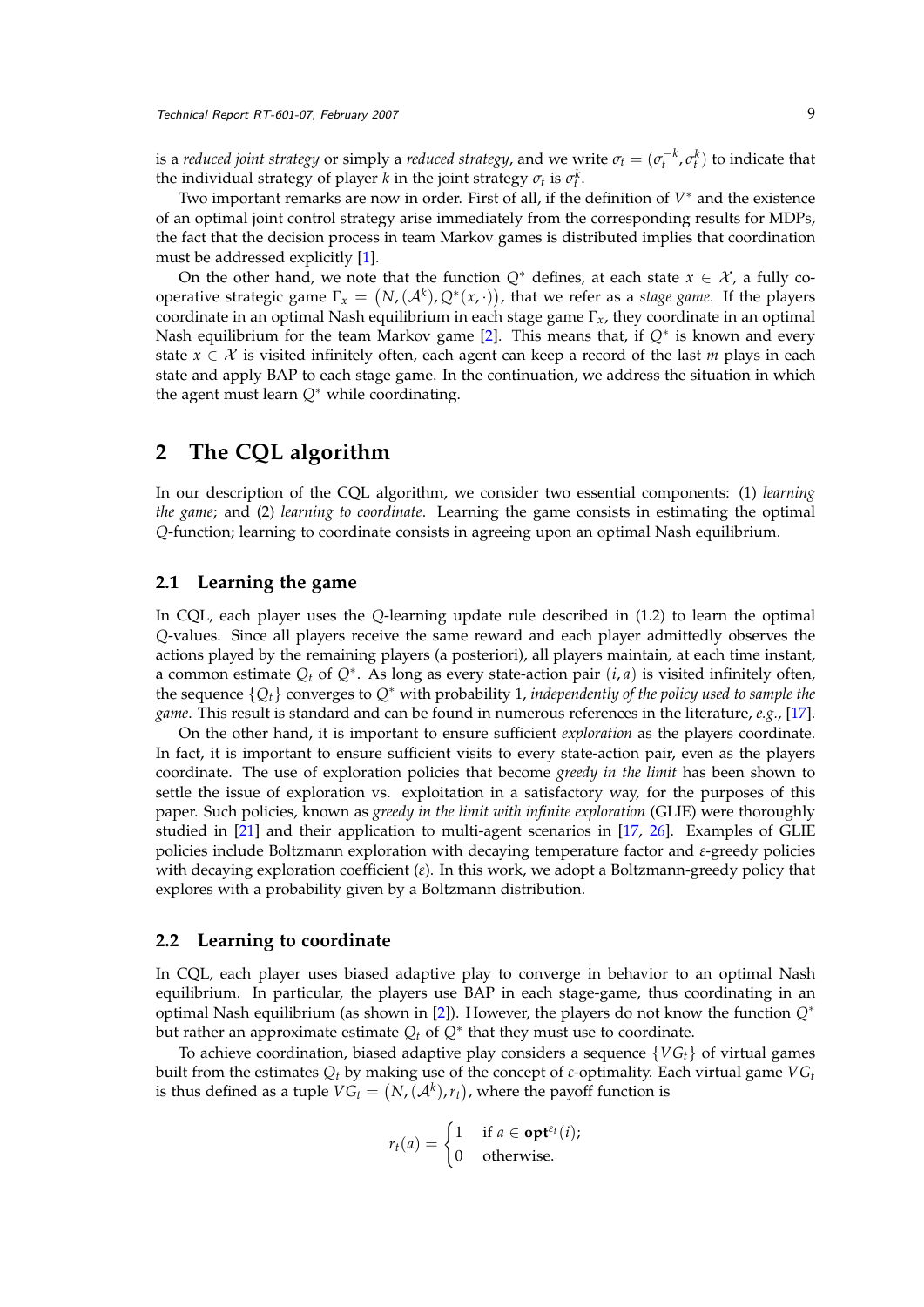We denoted by  $\mathbf{opt}^{\varepsilon_t}(i)$  the set of  $\varepsilon_t$ -optimal actions with respect to  $Q_t$  at state *i*. Notice that, as  $\varepsilon_t \to 0$ , all suboptimal actions are eliminated from the virtual games  $VG_t$ . Therefore, to ensure that BAP is still able to coordinate using the estimates  $Q_t$ , we need only guarantee that  $\varepsilon_t \to 0$ more slowly than  $Q_t \to Q^*$ . This statement is formally established in Lemma [2.1.](#page-9-0)

Consider a function  $\rho : \mathbb{N} \longrightarrow \mathbb{R}$  such that, w.p.1,

$$
||Q_t-Q^*||\leq K_0\rho(t),
$$

where  $K_0$  is some positive constant. The following result is a generalization of Lemma 6 in  $[26]$ .

<span id="page-9-0"></span>**Lemma 2.1.** *For any team Markov game, let*  $\Lambda_T$  *be the event that, for*  $t > T$ ,  $VG_t = VG$ . If  $\varepsilon_t$  *decreases monotonically to zero and*

$$
\lim_{t\to\infty}\frac{\rho(t)}{\varepsilon_t}=0,
$$

*then*  $\lim_{t\to\infty}$   $\mathbb{P}[\Lambda_T] = 1$ *.* 

Proof The proof closely follows the proof of Lemma 6 in [\[26\]](#page-17-2).

Let *i*  $\in \mathcal{X}$  be some fixed state and let  $\lambda_T$  be the event that, for all *t* > *T*,

$$
\max_{a\in\mathcal{A}}\left|Q_t^k(i,a)-Q^*(i,a)\right|<\frac{\varepsilon_t}{2}.
$$

Since, by assumption,

$$
\lim_{t\to\infty}\frac{\rho(t)}{\varepsilon_t}=0,
$$

it holds that

$$
\lim_{t\to\infty}\frac{K_1\rho(t)}{\varepsilon_t}=0,
$$

for any positive constant  $K_1$ . Therefore, and since

$$
\left\|Q_t^k - Q^*\right\| \leq K_0 \rho(t)
$$

w.p.1, given any  $\xi_0 > 0$  there is a time instant  $T_0(\xi_0) > 0$  such that, for all  $t > T_0$ ,

<span id="page-9-1"></span>
$$
\mathbb{P}\left[\lambda_t\right] > 1 - \xi_0. \tag{2.1}
$$

Take now two actions  $a, b \in A$  such that  $a \in \text{opt}(i)$  and  $b$  verifies

$$
b = \underset{u \notin \text{opt}(i)}{\arg \max} Q^*(i, u),
$$

where we used the compact notation  $\textbf{opt}(i)$  to represent  $\textbf{opt}^0Q^*(i,\cdot)$ . Let  $\xi_1 = |Q^*(i,a) - Q^*(i,b)|$ . By assumption,  $\varepsilon_t \to 0$  and, therefore, there is a time instant  $T_1$  such that, for all  $t > T_1$ ,

<span id="page-9-3"></span><span id="page-9-2"></span>
$$
\varepsilon_t < \frac{\zeta_1}{2}.\tag{2.2}
$$

Let *T* = max {*T*<sub>0</sub>, *T*<sub>1</sub>}. For all *t* > *T* it holds with probability  $p > 1 - \xi_0$  that, given any action  $b \notin \textbf{opt}(i)$ ,

$$
Q_t(i,b) + \varepsilon_t < Q^*(i,b) + \frac{\varepsilon_t}{2} + \varepsilon_t < \\
&< Q^*(i,b) + \frac{\xi_1}{2} + \frac{\xi_1}{4} \le \\
&\le \max_{u \in \mathcal{A}} Q^*(i,u) - \frac{\xi_1}{4} < \\
&< \max_{u \in \mathcal{A}} Q_t(i,u).
$$
\n
$$
(2.3)
$$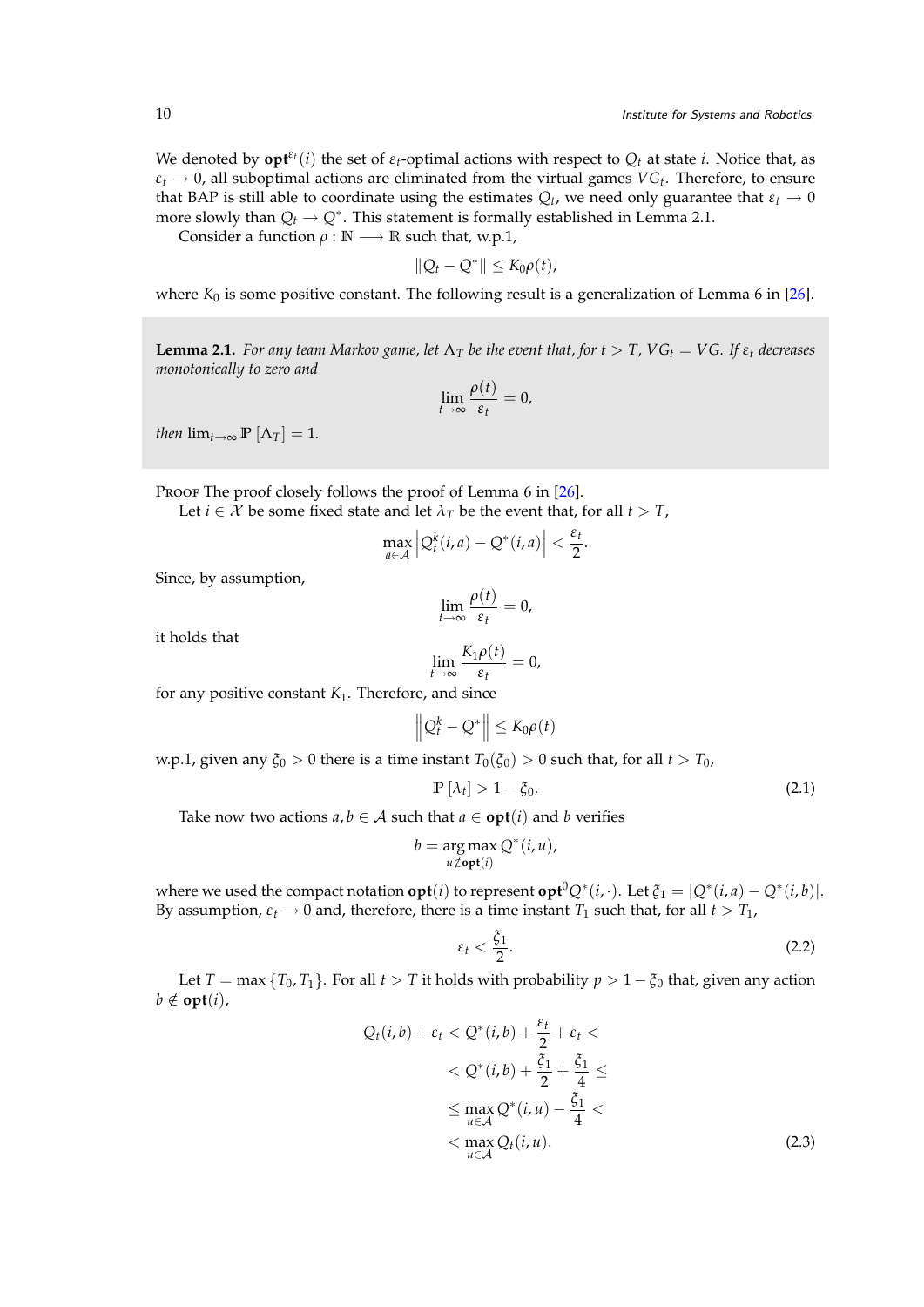The first inequality arises from [\(2.1\)](#page-9-1); the second inequality arises from [\(2.2\)](#page-9-2); the third inequality arises from the definition of  $\delta$  and the last inequality arises from [\(2.1\)](#page-9-1) once again. On the other hand, for all  $t > T$  it holds with probability  $p > 1 - \xi_0$  that, given any action  $a \in \text{opt}(i)$ ,

<span id="page-10-0"></span>
$$
Q_t(i,a) + \varepsilon_t > Q^*(i,a) + \frac{\varepsilon_t}{2} > \max_{u \in \mathcal{A}} Q_t(i,u),
$$
\n(2.4)

where the inequalities arise from [\(2.1\)](#page-9-1) and from the fact that  $Q^*(i, a) > Q^*(i, b)$  for any  $a \in$ **opt**(*i*).

Now joining [\(2.3\)](#page-9-3) and [\(2.4\)](#page-10-0), it holds with probability  $p > 1 - \xi_0$  that, for all  $t > T$ ,

$$
Q_t(i,b) < \max_{u \in \mathcal{A}} Q_t(i,u) - \varepsilon_t
$$
\n
$$
Q_t(i,a) > \max_{u \in \mathcal{A}} Q_t(i,u) - \varepsilon_t
$$

for any actions  $a \in \text{opt}(i)$  and  $b \notin \text{opt}(i)$ . The first expression implies that, for any  $t > T$ , no suboptimal action belongs to  $\mathbf{opt}^{\varepsilon_t}(i)$ ; the second expression implies that all optimal actions do belong to **opt**<sup> $\epsilon$ </sup><sup>*t*</sup>(*i*). This means that, for all *t* > *T*, *VG*<sub>*t*</sub> = *VG* with probability  $p > 1 - \xi_0$  and, therefore,  $\mathbb{P}[\Lambda_T] > 1 - \xi_0$ . The conclusion of the theorem follows.

We present in Figure [3](#page-11-0) the complete CQL algorithm in pseudo-code.

The following result establishes the conditions under which CQL (coordinated *Q*-learning) is able to learn the optimal *Q*-function and coordinate in an optimal Nash equilibrium.

<span id="page-10-1"></span>**Theorem 2.2.** Let  $\Gamma = (N, \mathcal{X}, (\mathcal{A}^k), P, r, \gamma)$  be a team Markov game with N players. Suppose that the *following conditions hold:*

- *1. The players use the Q-learning update rule in* [\(1.2\)](#page-3-0) *to learn the optimal Q-function;*
- *2. The players use BAP with GLIE exploration to coordinate in each stage-game;*
- *3. Each virtual game VG<sup>t</sup> used in BAP considers εt-optimal strategies;*
- *4. The sequence* {*εt*} *decreases monotonically to zero and verifies*

$$
\lim_{t \to \infty} \frac{\sqrt{\frac{\log \log(N_t)}{N_t}}}{\varepsilon_t} = 0,
$$
\n(2.5)

*where N<sup>t</sup> is number of visits to the least visited state-action pair at time t;*

- *5. The the lengths of the history*  $H_t$  *and K*-sample *h*, *m and K*, *verify*  $m \ge K(N + 2)$ *;*
- *6. The sequence of step-sizes* {*αt*} *verifies*

$$
\sum_{t \in \mathcal{T}} \alpha_t(i, a) = \infty; \qquad \sum_{t \in \mathcal{T}} \alpha_t^2(i, a) < \infty,
$$

 $and \alpha_t(i, a) = 0 \text{ if } (i, a) \neq (i_t, a_t).$ 

Then, the sequence of estimates  $\left\{Q_t^k\right\}$  generated by CQL converges to  $Q^*$  w.p.1. Furthermore, all players *in N coordinate in an optimal Nash equilibrium of* Γ *w.p.1.*

Proof Convergence of  $Q_t$  to  $Q^*$  is immediate, since the GLIE exploration ensures that every state-action pair is visited infinitely often. Since every state is visited infinitely often, we establish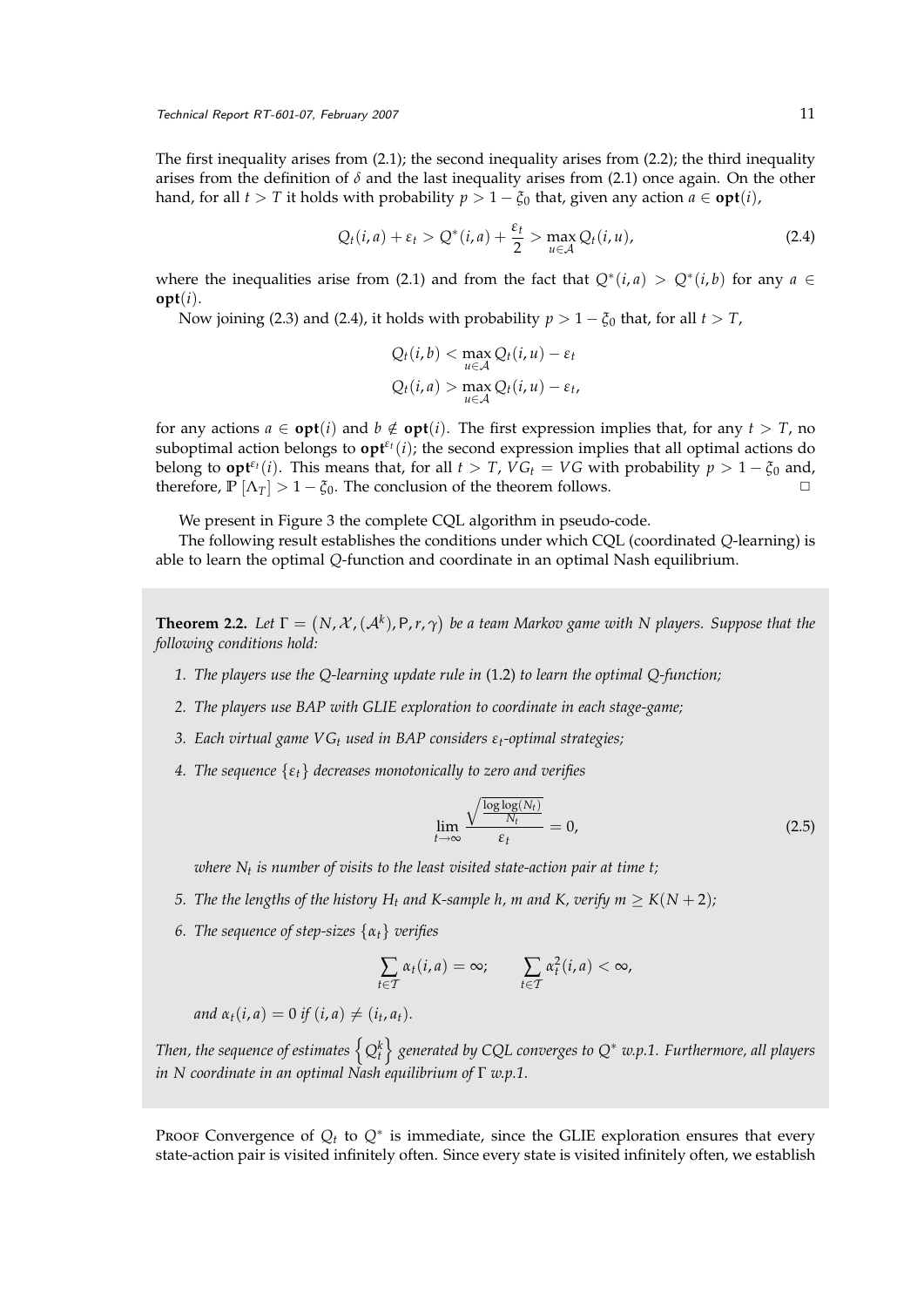**Initialization:** 1: **Set**  $t = 0$  and  $\varepsilon_t = \varepsilon_0$ ; 2: **For all**  $(i, a)$  **set**  $n_t^k(i, a) = 1$  and  $Q_t^k(i, a) = 0$ ; 3: **Set opt**<sup> $\varepsilon$ </sup><sup>*t*</sup>(*i*) = *A* and *D* = *A*; **Learning coordination:** Given current state *Xt* 4: **If**  $t \leq m$ , randomly select an action 5: **else** with GLIE exploitation probability  $(1 - p_t^k)$  **do** a. **Update**  $VG_t^k$  as  $VG_t^k(X_t, a) = \begin{cases} 1 & \text{if } a \in \textbf{opt}^{\varepsilon_t}(X_t); \\ 0 & \text{otherwise.} \end{cases}$ 0 otherwise; b. **Set**  $D = \left\{ a \mid V G_t^k(X_t, a) = 1 \right\};$ c. **Set**  $h = K$ -sample $(K, H_t(X_t))$ ; d. **For all**  $a^k \in \mathcal{A}^k$ , set  $EP_t^k(a^k) = \sum_{a^{-k} \in A^{-k}}$  $V G_t^k(X_t, (a^{-k}, a^k)) \frac{N_h(a^{-k})}{K}$  $\frac{K}{K}$ e. **Set**  $BR_t^k(X_t) = \{ a^k \mid a^k = \arg \max EP_t^k(a_k) \};$ *b <sup>k</sup>*∈A*<sup>k</sup>* f. **If** conditions [1](#page-5-1) and [2](#page-5-2) of Section [1](#page-2-1) are met, choose the most recent joint action in *h* ∩ *D*; g. **else** randomly choose an action in  $BR_t^k(X_t)$ ; 6: **else** with exploration probability  $p_t^k$  randomly select an action; **Learning the game:** Given current transition triplet  $(X_t, A_t, X_{t+1})$ 7: **Set**  $n_t(X_t, A_t) = n_t(X_t, A_t) + 1;$ 8: **Update**  $Q_t^k$  according to [\(1.2\)](#page-3-0), with  $\alpha_t(i, a) = \frac{1}{n_t(i, a)}$ ; 9: **Set**  $t = t + 1$  and  $N_t = \min_{i,a} n_t(i,a)$ ; 10: **If**  $\varepsilon_t \geq \varepsilon_0 \rho_t$ , a. **Set**  $\varepsilon_t = \varepsilon_0 \rho_t$ ; b. **For all** *i*, set  $\text{opt}^{\varepsilon_t}(i) = \left\{ a \mid Q_t^k(i, a) \ge \max_b Q_t^k(i, b) - \varepsilon_t \right\}$ 

<span id="page-11-0"></span>**Figure 3:** The CQL algorithm for player *k*.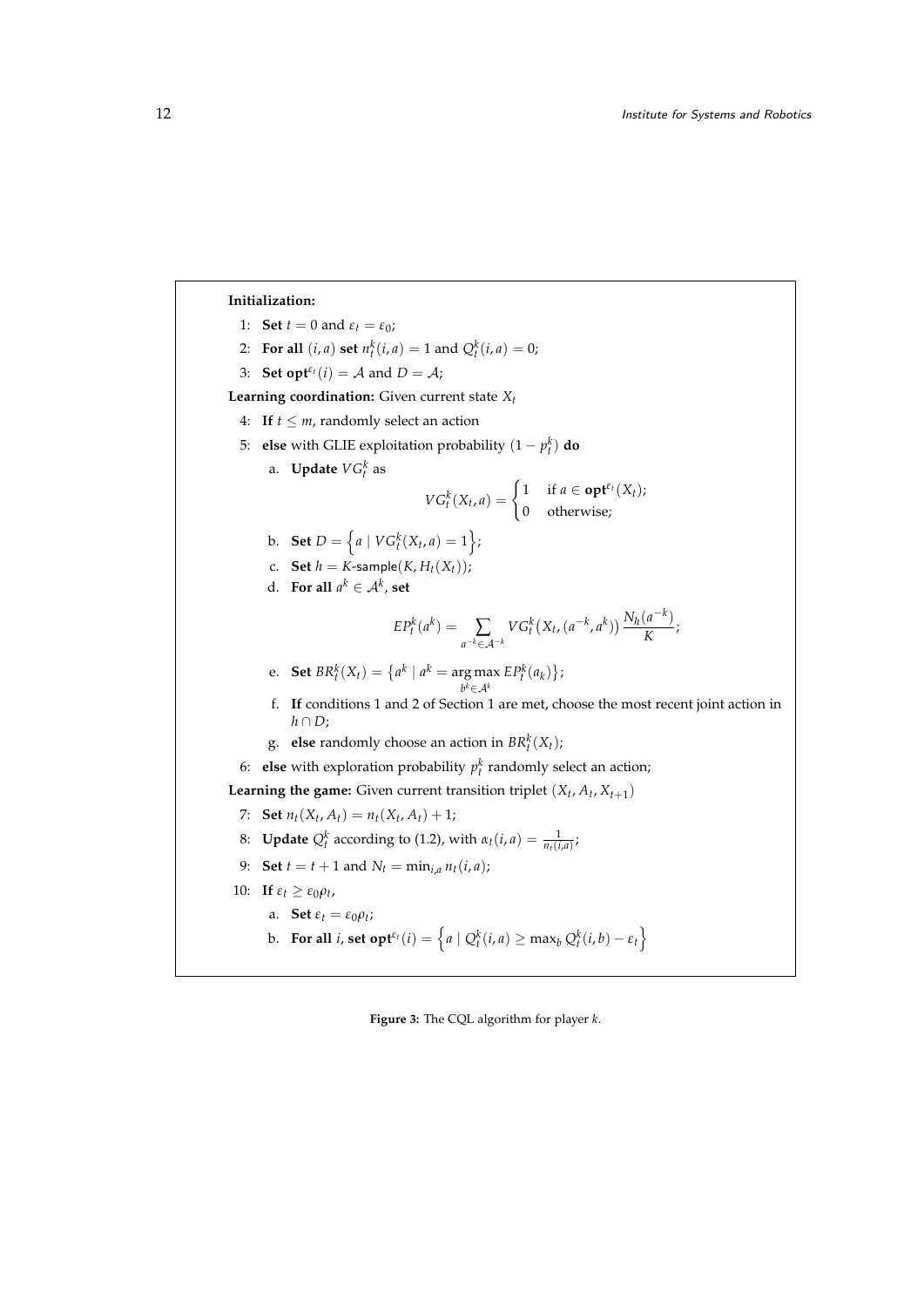convergence to a Nash equilibrium in Γ by establishing convergence to a Nash equilibrium in any state game  $(N,(\mathcal{A}^k), Q^*(i, \cdot))$  [\[2\]](#page-15-3).

We start by remarking that the estimates produced by *Q*-learning have been shown to verify w.p.1 the following error bound [\[23\]](#page-17-5):

$$
\max_{a \in \mathcal{A}} \left| Q_t^k(i, a) - Q^*(i, a) \right| \leq \left\| Q_t^k - Q^* \right\| \leq
$$
  

$$
\leq K_0 \sqrt{\frac{\log \log (N_t)}{N_t}}
$$

,

for some positive constant *K*<sub>0</sub>. By Lemma [2.1,](#page-9-0) for any  $\xi_1 > 0$  there is  $T_1(\xi_1)$  such that  $VG_t = VG$ for every  $t > T_1$  with probability  $1 - \xi_1$ . By convergence of BAP [\[26\]](#page-17-2), if  $VG_t = VG$  for all *t* > *T*, given any  $\xi_2$  > 0, there is  $T_2(\xi_2, T)$  such that all players coordinate in an optimal Nash equilibrium for the stage-game  $(N,(\mathcal{A}^k), Q^*(i, \cdot))$  for any  $t>T_2$  with probability  $1-\xi_2$ .

All the reasoning so far implies that there is a time instant  $T_3(\xi_1, \xi_2)$  such that BAP with GLIE exploration coordinates in an optimal Nash equilibrium for the stage-game  $(N, (\mathcal{A}^k), Q^*(i, \cdot))$ with probability  $(1 - \xi_1)(1 - \xi_2) > 1 - \xi_1 - \xi_2$ . Since  $\xi_1$  and  $\xi_2$  are arbitrary, the conclusion of the theorem follows.

# **3 Some illustrative results**

We now present illustrative results obtained with the CQL algorithm in several different multiagent problems.

The first set of tests considers the 3-player repeated game in Section [1](#page-2-1) and analyzes the behavior of CQL against suboptimal and/or stationary teammates. We tested CQL in the game of Fig. [2,](#page-4-0) where 3 players (*α*, *β* and *γ*) repeatedly engage in choosing one of three possible actions *a*, *b* and *c*.

Figure [4](#page-12-0) depicts the results obtained with 3 learning players in the repeated game of Fig. [2.](#page-4-0) The probability of coordination converges to 1 and, as seen in the cumulative reward plot, they coordinate to an optimal Nash equilibrium (the slope of the curve is 10).



<span id="page-12-0"></span>**Figure 4:** Probability of coordination and cumulative reward obtained in the game of Fig. [2](#page-4-0) with 3 learning agents. Seconds represent time-steps.

We then trained CQL with two stationary teammates playing suboptimal strategies. In particular, player *β* always chose action *a* and player *γ* always chose action *b*. In this situation, as illustrated in Figure [5,](#page-13-0) CQL converges to a best response Nash equilibrium (the slope of the curve after coordination is 5).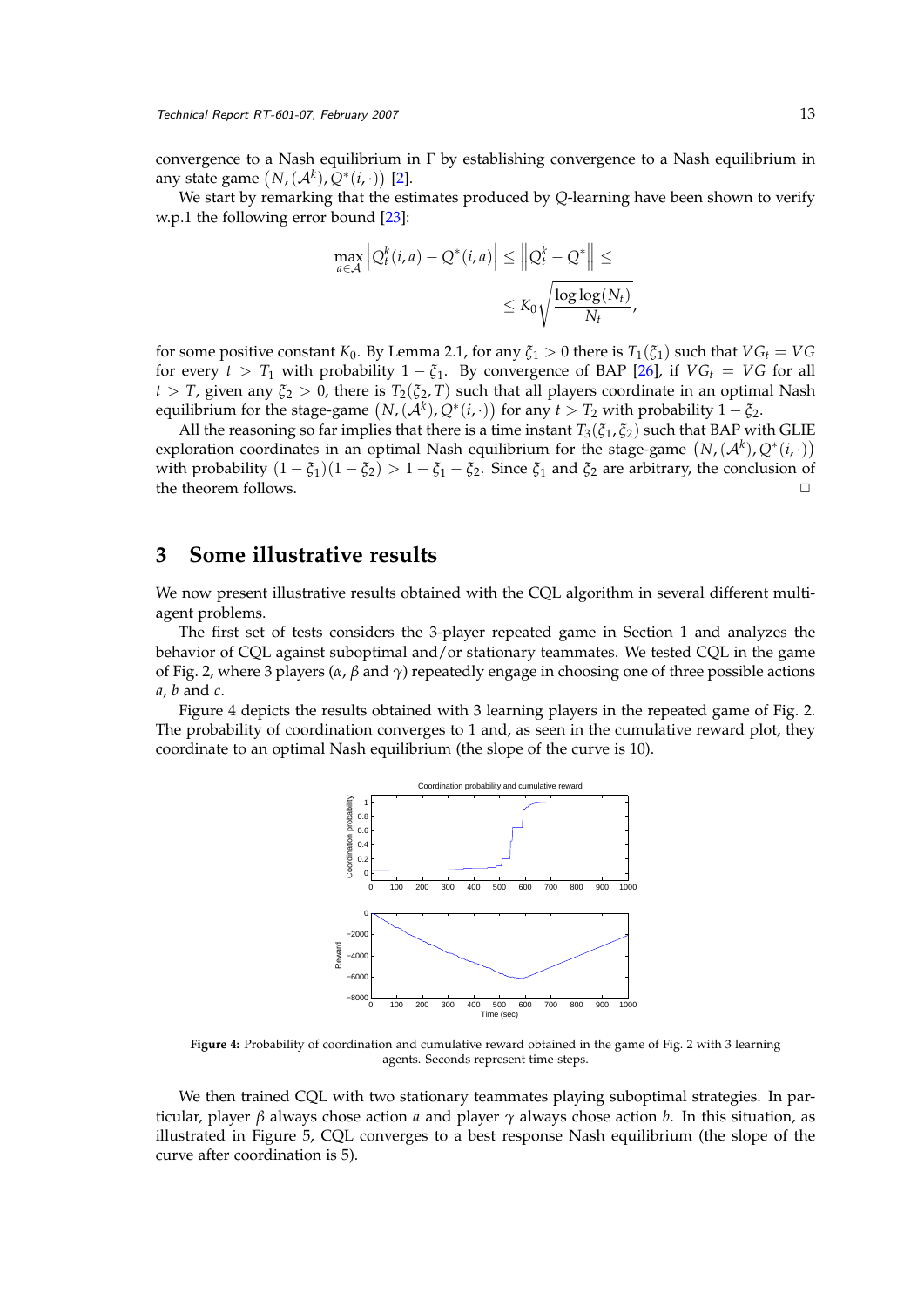

<span id="page-13-0"></span>**Figure 5:** Results obtained in the repeated game of Fig. [2](#page-4-0) with 2 stationary players playing, respectively, *a* and *b*.

Still in the repeated game of Fig. [2,](#page-4-0) we trained two CQL agents against one stationary teammate playing action *a*. After coordination, the two CQL players settle once again in an optimal Nash equilibrium, as seen in Figure [6](#page-13-1) (the slope of the curve is, once again, 10).



<span id="page-13-1"></span>**Figure 6:** Results obtained in the repeated game of Fig. [2](#page-4-0) against one stationary teammate playing *a*.



<span id="page-13-2"></span>**Figure 7:** Generic  $n \times n$  grid world.

We then tested the behavior of CQL in several small gridworld problems. We present in Figures [8](#page-14-0) and [9](#page-14-1) the results obtained in  $2 \times 2$  and  $3 \times 3$  grid worlds. In both problems, each of two players must reach the opposite corner (see Figure [7\)](#page-13-2). When both players reach the corresponding corners, they receive a common reward of 20. If they "collide" in some state,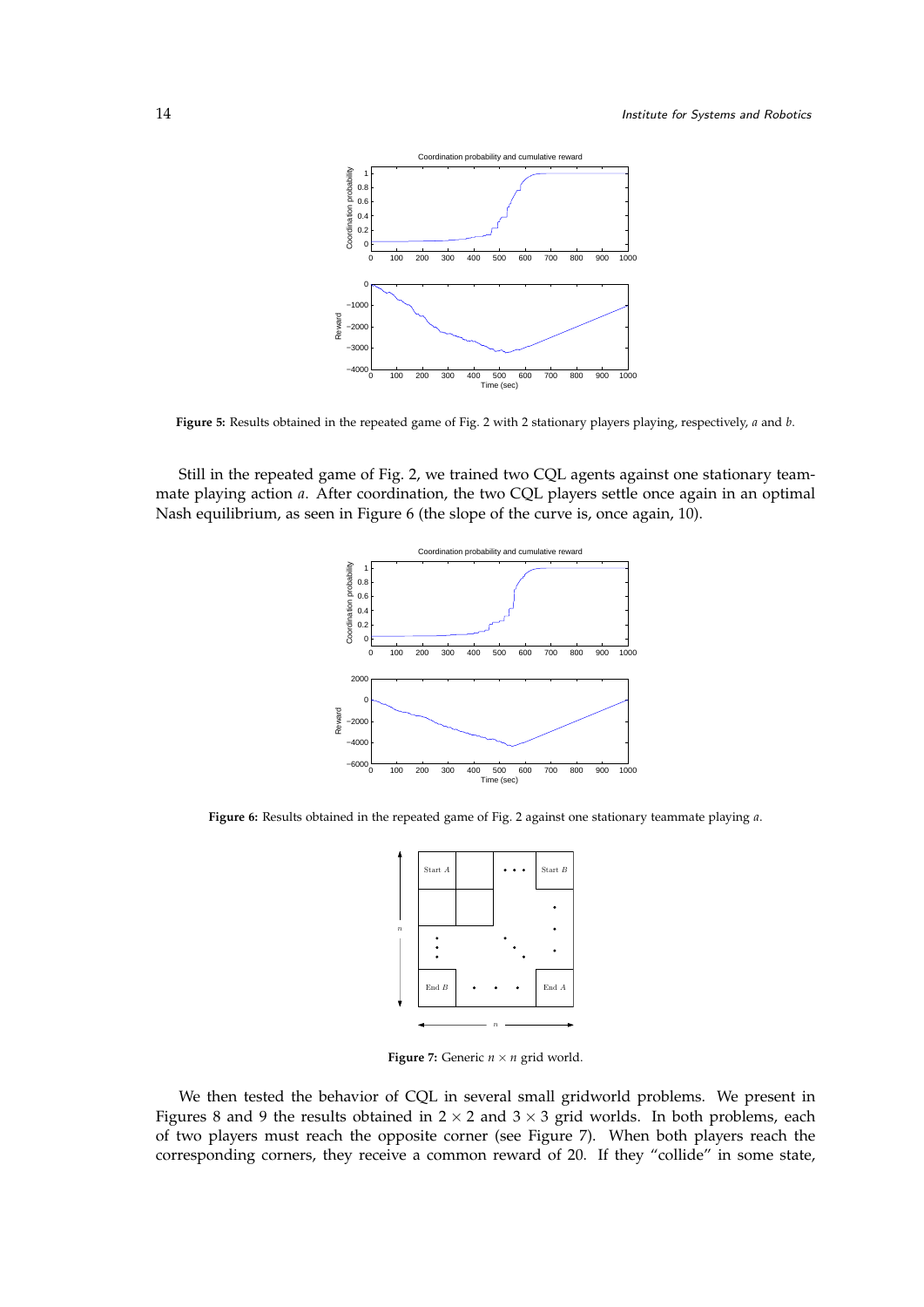they receive a reward of -10. Otherwise, they receive a reward of 0. Each player has 4 possible actions: *N*, *S*, *E* and *W*, which makes a total of 16 possible joint actions. Each individual action moves the player in the intended direction with probability 0.9 and leaves the player's position unchanged with probability 0.1.



**Figure 8:** Probability of coordination and cumulative reward obtained in the  $2 \times 2$  grid game.

<span id="page-14-0"></span>

<span id="page-14-1"></span>**Figure 9:** Probability of coordination and cumulative reward obtained in the 3  $\times$  3 grid game. The values in the time scale should be multiplied by  $10^5$ .

In both grid-world tests both players learned to coordinate using the CQL algorithm. Notice that the probability of coordination converges to 1 and, as seen in the cumulative reward plot, they are capable of coordinating in an optimal Nash equilibrium (both curves present positive slope).

As a final observation, the results obtained in the repeated matrix game illustrate (in a simple case) two important properties of CQL: convergence to a best response in the presence of stationary teammates and convergence in self-play to optimal equilibria. These two properties, labeled in [\[5\]](#page-15-1) as *rationality* and *convergence*, hold in general by construction, as can easily be shown from Theorem [2.2.](#page-10-1)

# **4 Discussion**

To conclude the paper, several important remarks are in order.

First of all, the CQL algorithm presented here is closely related to optimal adaptive learning (OAL) as described in [\[26\]](#page-17-2). While CQL combines *Q*-learning with biased adaptive play, OAL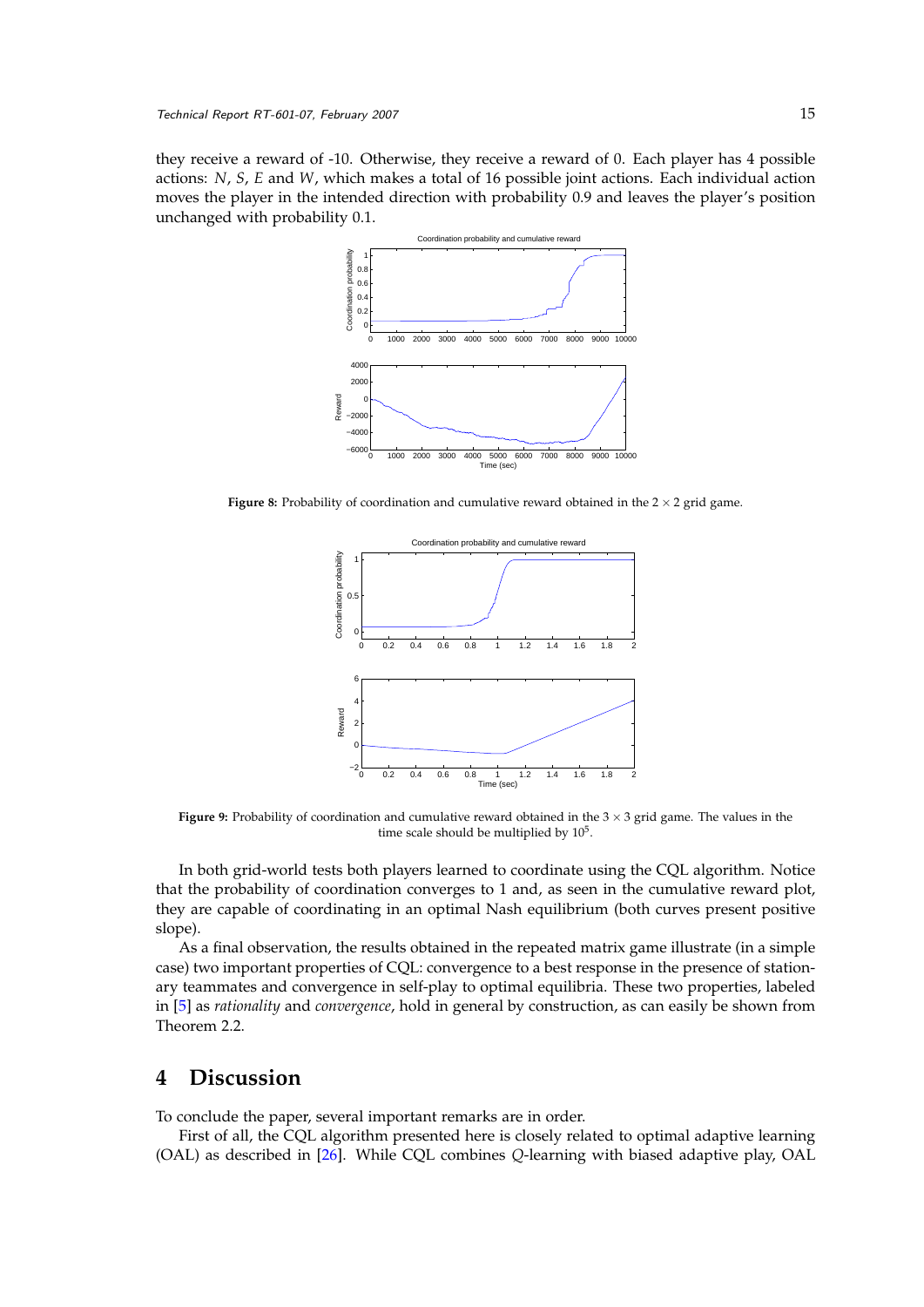combines model-based learning with biased adaptive play. The only complication in combining *Q*-learning with biased adaptive play resides in suitably choosing the sequence  $\varepsilon_t$  so as to verify the bound in Lemma [2.1.](#page-9-0) This difficulty is resolved by considering the rate of convergence of *Q*-learning analyzed in works such as [\[23\]](#page-17-5). In the paper we describe the combined algorithm and suitably establish convergence with probability 1 by providing the required conditions on *εt* .

A second remark is related with the problem of coordination in multi-agent learning problems. As already stated, when considering multi-agent reinforcement learning problems, coordination should always be explicitly accounted for. The existence of multiple equilibrium strategies may lead the joint behavior of a group of agents to be arbitrarily poor if no coordination is enforced, even if all agents know exactly the game they are playing. If the agents are to learn to coordinate while learning the game itself, the coordination mechanism must be supported by the past history of the game. Examples of history-based coordination mechanisms include fictitious play, adaptive play or biased adaptive play.

One third important remark is related with the use of on-policy algorithms with biased adaptive play: as we described the *Q*-learning update mechanism used in CQL to learn the function *Q*<sup>∗</sup> , one could question if an on-policy update mechanism (such as SARSA) could be used to learn the game, replacing the *Q*-learning update in CQL.

Alas, the answer to this question is negative. In fact, SARSA converges to the optimal *Q*function only if a GLIE strategy is used for learning; if any other policy is used, SARSA converges to the corresponding *Q*-values. In CQL, the bounds on *ε<sup>t</sup>* imply that coordination occurs only when the estimates *Q<sup>t</sup>* are "sufficiently close" to the true function *Q*<sup>∗</sup> . Using a SARSA-like update, the estimates  $Q_t$  approach  $Q^*$  only as the learning strategy approximates the greedy strategy (while still ensuring sufficient exploration). These are two incompatible requirements and, therefore, it is not generally possible to use an on-policy update mechanism such as SARSA with BAP.

Future work addressing complex environments (with large/infinite state-spaces) should take into account the impact of compact representations of the state-space on how coordination can now be obtained from the history of the process.

# **Acknowledgements**

The authors would like to acknowledge the helpful discussions with Prof. Manuela Veloso from CMU.

### **References**

- <span id="page-15-4"></span>[1] Craig Boutilier. Sequential optimality and coordination in multiagent systems. In *Proceedings of the 16th International Joint Conference on Artificial Intelligence (IJCAI'99)*, pages 478–485, 1999.
- <span id="page-15-3"></span>[2] Craig Boutilier. Planning, learning and coordination in multiagent decision processes. In *Proceedings of the 6th Conference on Theoretical Aspects of Rationality and Knowledge (TARK-96)*, pages 195–210, 1996.
- <span id="page-15-2"></span>[3] Michael Bowling and Manuela Veloso. An analysis of stochastic game theory for multiagent reinforcement learning. Technical Report CMU-CS-00-165, School of Computer Science, Carnegie Mellon University, 2000.
- <span id="page-15-0"></span>[4] Michael Bowling and Manuela Veloso. Scalable learning in stochastic games. In *Proceedings of the AAAI Workshop on Game Theoretic and Decision Theoretic Agents (GTDT'02)*, pages 11–18. The AAAI Press, 2000. Published as AAAI Technical Report WS-02-06.
- <span id="page-15-1"></span>[5] Michael Bowling and Manuela Veloso. Multi-agent learning using a variable learning rate. *Artificial Intelligence*, 136:215–250, 2002.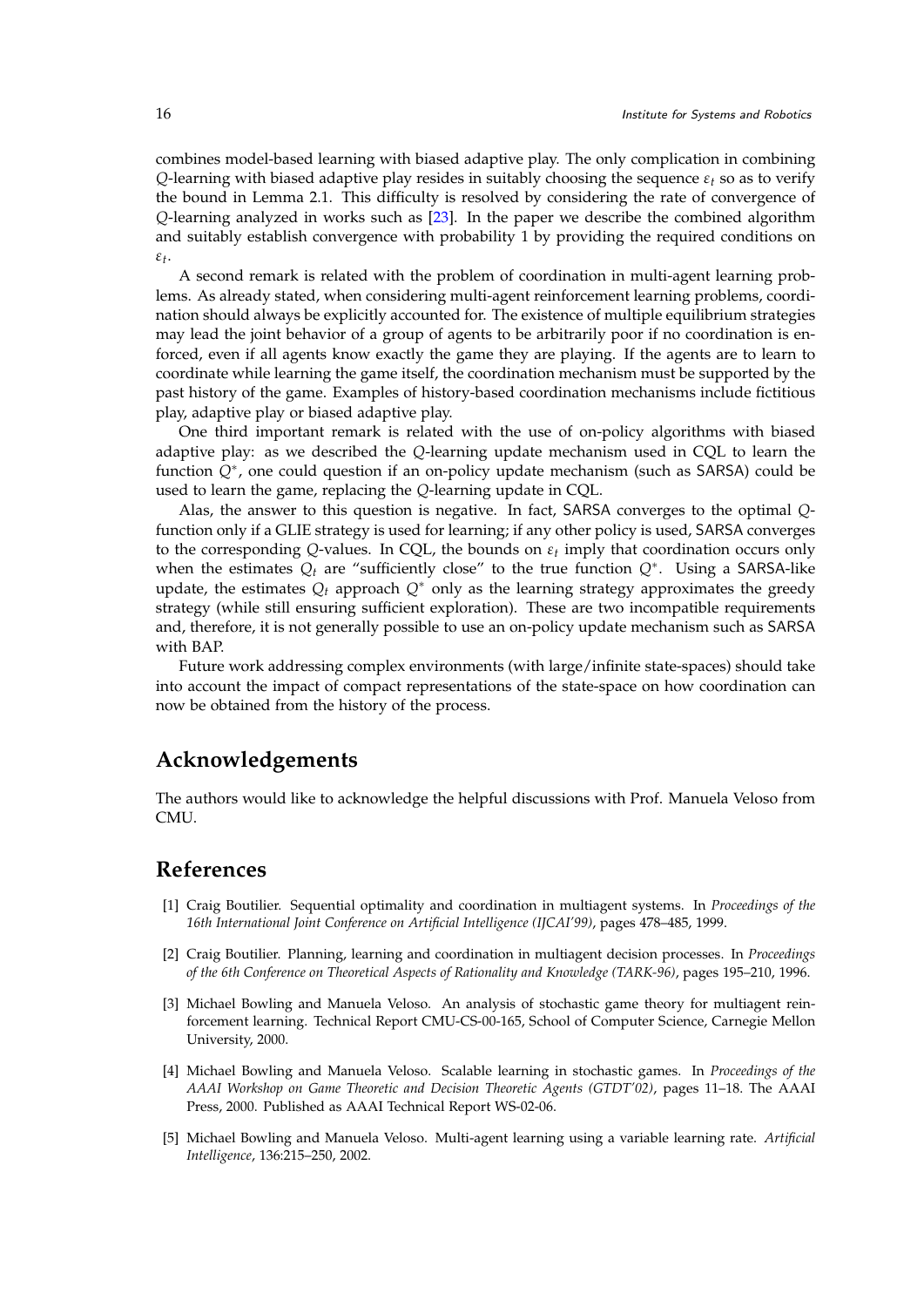- <span id="page-16-7"></span>[6] George W. Brown. Some notes on computation of games solutions. Research Memoranda RM-125-PR, RAND Corporation, Santa Monica, California, 1949.
- <span id="page-16-3"></span>[7] Caroline Claus and Craig Boutilier. The dynamics of reinforcement learning in cooperative multiagent systems. In *Proceedings of the 15th National Conference on Artificial Intelligence (AAAI'98)*, pages 746–752, 1998.
- <span id="page-16-11"></span>[8] Nicholas V. Findler and Raphael M. Malyankar. Social structures and the problem of coordination in intelligent agent societies. Invited talk at the special session on "Agent-Based Simulation, Planning and Control", IMACS World Congress (2000), 2000. CD Paper 122-12.
- <span id="page-16-10"></span>[9] Felix Fischer, Michael Rovatsos, and Gerhard Weiss. Hierarchical reinforcement learning in communication-mediated multiagent coordination. In C. Sierra and L. Sonenberg, editors, *Proceedings of the 3rd International Joint Conference on Autonomous Agents and Multiagent Systems (AAMAS'04)*, pages 1334–1335, 2004.
- <span id="page-16-12"></span>[10] Carlos Guestrin, Daphne Koller, and Ronald Parr. Multiagent planning with factored MDPs. In *Advances in Neural Information Processing Systems*, volume 14, pages 1523–1530, 2001.
- <span id="page-16-6"></span>[11] Carlos Guestrin, Michail G. Lagoudakis, and Ronald Parr. Coordinated reinforcement learning. In *Proceedings of the 19th International Conference on Machine Learning (ICML'02)*, pages 227–234, 2002.
- <span id="page-16-1"></span>[12] Junling Hu and Michael P. Wellman. Nash *Q*-learning for general sum stochastic games. *Journal of Machine Learning Research*, 4:1039–1069, 2003.
- <span id="page-16-13"></span>[13] Jelle R. Kok, Matthijs T. J. Spaan, and Nikos Vlassis. An approach to noncommunicative multiagent coordination in continuous domains. In Marco Wiering, editor, *Benelearn 2002: Proceedings of the Twelfth Belgian-Dutch Conference on Machine Learning*, pages 46–52, Utrecht, The Netherlands, 2002.
- <span id="page-16-14"></span>[14] Jelle R. Kok, Matthijs T. J. Spaan, and Nikos Vlassis. Multi-robot decision making using coordination graphs. In *Proceedings of the 11th International Conference on Advanced Robotics (ICAR'03)*, pages 1124– 1129, Coimbra, Portugal, 2003.
- <span id="page-16-9"></span>[15] Martin Lauer and Martin Riedmiller. An algorithm for distributed reinforcement learning in cooperative multi-agent systems. In *Proceedings of the 17th International Conference on Machine Learning (ICML'00)*, pages 535–542, San Francisco, CA, 2000. Morgan Kaufmann.
- <span id="page-16-0"></span>[16] Michael L. Littman. Markov games as a framework for multi-agent reinforcement learning. In Ramon López de Mántaras and David Poole, editors, *Proceedings of the 11th International Conference on Machine Learning (ICML'94)*, pages 157–163, San Francisco, CA, 1994. Morgan Kaufmann Publishers.
- <span id="page-16-15"></span>[17] Michael L. Littman. Value-function reinforcement learning in Markov games. *Journal of Cognitive Systems Research*, 2(1):55–66, 2001.
- <span id="page-16-2"></span>[18] Michael L. Littman. Friend-or-foe *Q*-learning in general-sum games. In *Proceedings of the 18th International Conference on Machine Learning (ICML'01)*, pages 322–328, San Francisco, CA, 2001. Morgan Kaufmann Publishers.
- <span id="page-16-8"></span>[19] Don Monderer and Lloyd S. Shapley. Fictitious play property for games with identical interests. *Journal of Economic Theory*, 68:258–265, 1996.
- <span id="page-16-5"></span>[20] Sandip Sen and Gerhard Weiß. *Learning in multiagent systems*, chapter 6, pages 259–298. The MIT Press, 1999.
- <span id="page-16-16"></span>[21] Satinder P. Singh, Tommi Jaakkola, Michael Littman, and Csaba Szepesvari. Convergence results for single-step on-policy reinforcement-learning algorithms. *Machine Learning*, 38(3):287–310, 2000.
- <span id="page-16-4"></span>[22] Satinder P. Singh, Michael Kearns, and Yishay Mansour. Nash convergence of gradient dynamics in general-sum games. In *Proceedings of the 16th Conference on Uncertainty in Artificial Intelligence (UAI'00)*, pages 541–548, 2000.